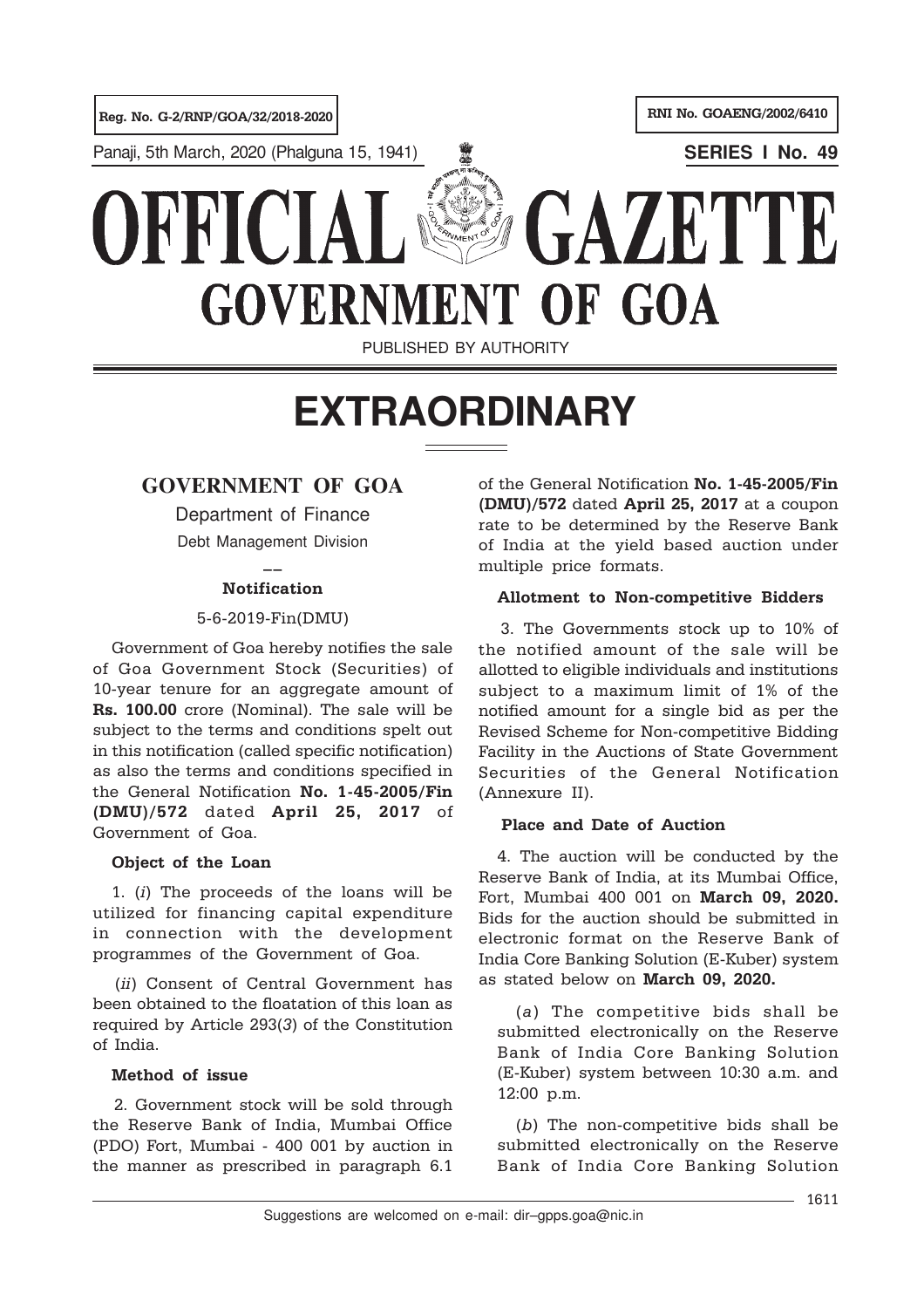(E-Kuber) system between 10.30 a.m. and 11.30 a.m.

#### Result of the Auction

5. The result of the auction shall be displayed by the Reserve Bank of India on its website on the same day. The payment by successful bidders will be on March 11, 2020.

#### Method of Payment

6. Successful bidders will make payments on March 11, 2020 before close of banking hours by means of cash, bankers' cheque/ /pay order, demand draft payable at Reserve Bank of India, Mumbai/Mumbai or a cheque drawn on their account with Reserve Bank of India, Mumbai (Fort)/Mumbai.

#### **Tenure**

7. The stock will be of 10-year tenure. The tenure of the stock will commence on March 11, 2020.

#### Date of Repayment

8. The loan will be repaid at par on March 11, 2030.

#### Rate of Interest

9. The cut-off yield determined at the auction will be the coupon rate percent per annum on the stock sold at the auction. The interest will be paid on **September 11** and March 11.

#### Eligibility of Securities

10. The investment in Government Stock will be reckoned as an eligible Investment in Government Securities by banks for the purpose of Statutory Liquidity Ratio (SLR) under section 24 of the Banking Regulation Act, 1949. The stocks will qualify for the ready forward facility.

> By order and in the name of the Governor of Goa.

Daulat A. Hawaldar, Commissioner-cum- -Secretary (Finance).

Porvorim, 5th March, 2020.

Department of Law & Judiciary

Legal Affairs Division  $\overline{a}$ 

## Notification

#### 7/4/2020-LA

The Goa Private University Act, 2020 (Goa Act 4 of 2020), which has been passed by the Legislative Assembly of Goa on 07-02-2020 and assented by the Governor of Goa on 03-03-2020, is hereby published for general information of the public.

Dnyaneshwar Raut Dessai, Joint Secretary (Law)-III.

Porvorim, 05th March, 2020.

The Goa Private Universities Act, 2020

\_\_\_\_\_\_\_\_

(Goa Act 4 of 2020) [03-3-2020]

AN

ACT

to provide for establishment and incorporation of private Universities in the State of Goa for imparting quality and industry relevant higher education and to regulate their functions and for matters connected therewith or incidental thereto.

Be it enacted by the Legislative Assembly of Goa in the Seventy-first Year of the Republic of India as follows:—

1. Short title, extent and commencement.— (1) This Act may be called the Goa Private Universities Act, 2020.

(2) It shall extend to the whole of the State of Goa.

(3) It shall come into force on such date as the Government may, by notification in the Official Gazette, appoint.

2. Definitions.— In this Act, unless the context otherwise requires,-

i. "Academic Council" means the Academic Council of the University;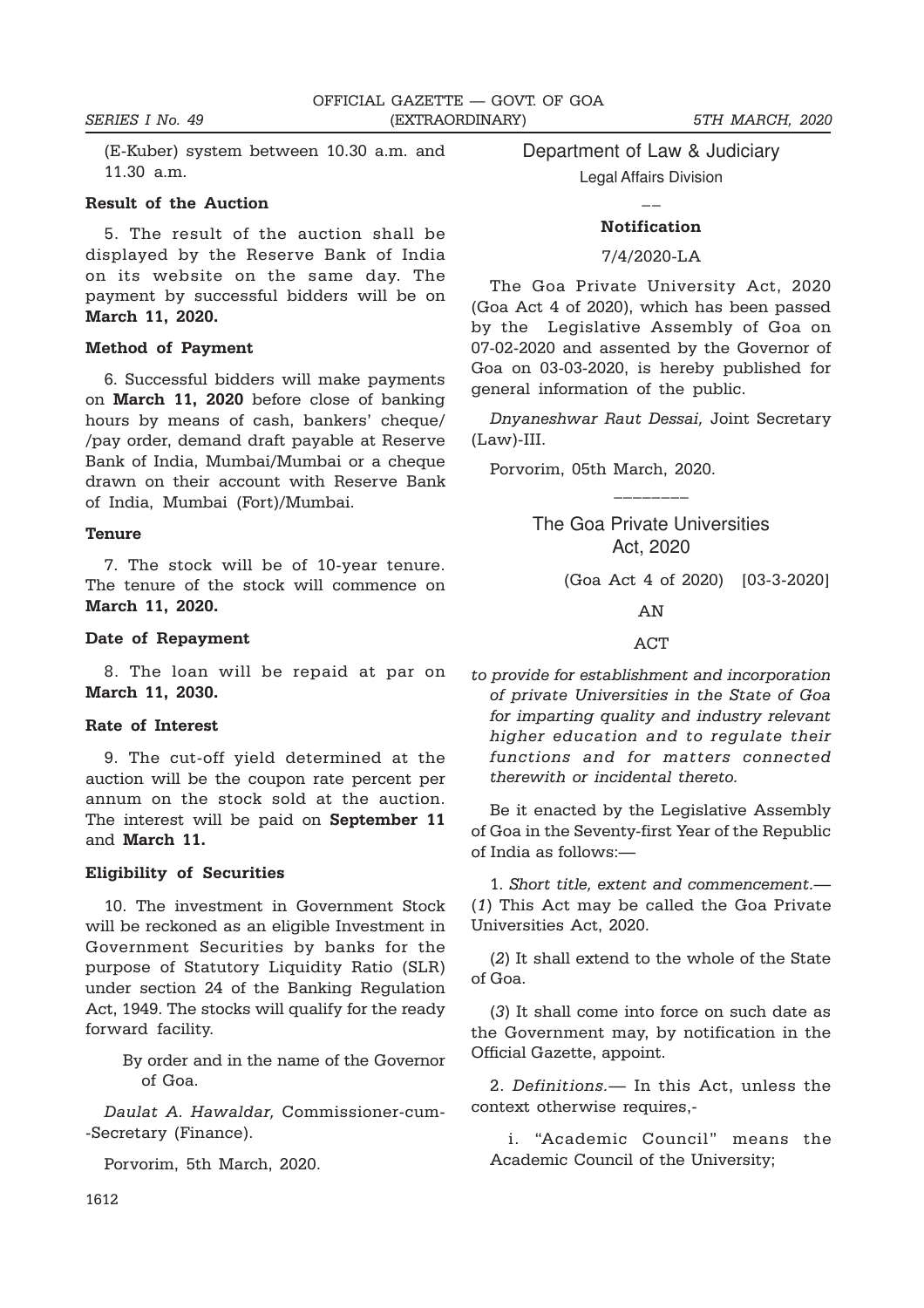ii. "Board" means the Board of Studies and the Planning Board, or any other Board of the University;

iii. "Director" means Director of Higher Education;

iv. "Executive Council" means the Executive Council of the University;

v. "employee" means any person appointed by the University, and includes a teacher or any other member of the staff of the University;

vi. "Faculty" means a Faculty of the University;

vii. "Government" means the Goverment of Goa;

viii. "Governing Body" means a committee constituted by the sponsoring body;

ix. "Hostel" means Scholar/Students Hostel of the University;

x. "Institution/College" means a college including existing college or an Institution established or maintained by or associated to or constituent of the University in accordance with this Act and the-Statutes;

xi. "Prescribed" means prescribed under Statutes, Ordinances or Rules made under this Act;

xii. "President", "Vice-Chancellor" and "Pro-Vice-Chancellor" means respectively the "President", the "Vice-Chancellor" the "Pro-Vice-Chancellor" of the University;

xiii. "Registrar", "Deputy Registrar", "Finance Officer", Controller of Examinations", "Librarian" means, respectively, the Registrar, the Deputy Registrar, the Finance Officer, the Controller of Examinations, the Librarian of the University;

xiv. "Regulatory Body" means the statutory bodies established by the Central Government from time to time such as University Grants Commission and includes

the All India Council for Technical Education, the Bar Council of India, the Distance Education Council, the Dental Council of India, the Indian Nursing Council, the Medical Council of India, the National Council for Teacher Education, Central Council for Indian Medicine and the Pharmacy Council of India;

xv. "Regulatory Authority" means the "Regulatory Authority" constituted under this Act.

xvi. "sponsoring body", in relation to a University to be established under this Act, means:

(i) a Society registered under the Societies Registration Act, 1860 (Central Act No. 21 of 1860); or

(ii) a public trust registered under the Indian Trusts Act, 1882 (Central Act No. 2 of 1882); or

(*iii*) a company registered under the Companies Act, 1956 (Central Act No. 1 of 1956) or the Companies Act, 2013 (Central Act 18 of 2013);

xvii. "State" means State of Goa;

xviii. "Statutes" and "Ordinances" means, respectively, the Statutes and the Ordinances of the University, for the time being in force;

xix. "Student" means a student enrolled in the register of the University;

xx. "Teacher of the University" means Professors, Associate Professors, Assistant Professors, and such other persons as may be appointed for imparting education, instructions, or conducting research in the University and designated as such by the Ordinances;

xxi. "University" means a University established and incorporated under section 8 of this Act;

3. Conditions for the establishment of the University.— The sponsoring body shall, for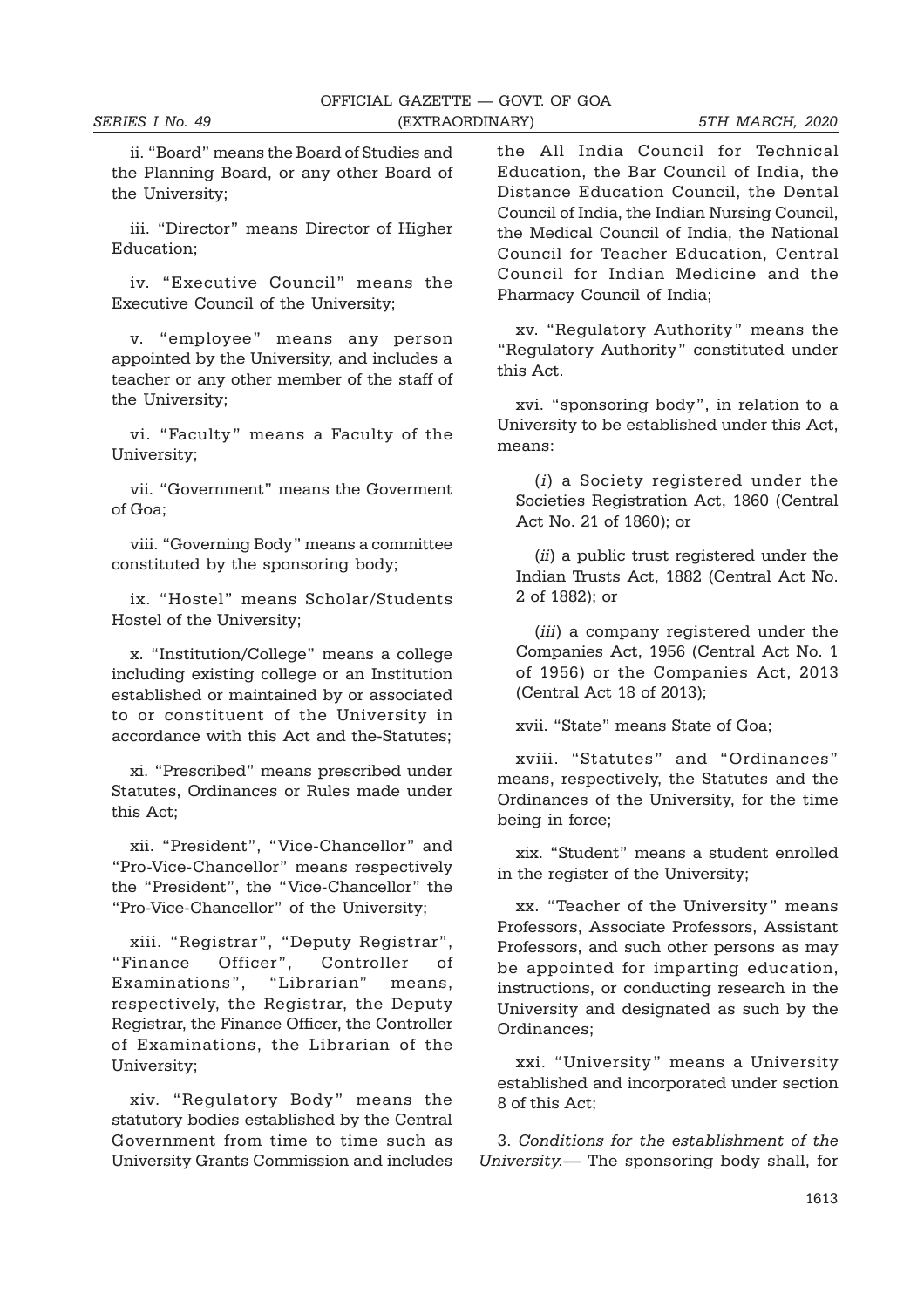the purposes of establishing the University under this Act fulfil the following conditions, namely:—

(a) create a permanent endowment fund of at least rupees five crores;

(b) own a land, buildings and infrastructure facilities required for establishing University;

(c) install equipments, computers, furniture, assets, infrastructural facilities (other than building mentioned in clause (b) and other consumables and nonconsumables of atleast rupees two crores in offices and laboratories in the building referred to in clause (b); and undertake to procure the computers, furniture, assets, infrastructural facilities (other than building mentioned in clause (b) and other consumables and non-consumables of atleast rupees four crores in the next five years after establishing University;

(d) appoint at least one Professor, two Associate Professors and sufficient number of Assistant Professors and supporting staff members in every department or discipline.

(e) purchase books and periodicals worth rupees two crores in the library and also undertake to invest rupees ten crores for the books, periodicals, computer library networking and other library facilities in the first three years after establishing the University;

(f) undertake to arrange the co-curricular activities, extracurricular activities, debate, competitions, quiz programmes, sports, National Service Scheme and National Cadet Corps for the students as per the standards of regulatory bodies;

(g) undertake to adhere standards, conditions and regulations set by University Grants Commission, All India Council for Technical Education, National Council for Teachers Education, Bar Council of India, Medical Council of India and other regulatory bodies established by the Government or Central Government;

(h) undertake to establish the provident fund for the employees of the University and to introduce other welfare schemes;

(i)make the Statutes and the Ordinances for the administration and functioning of the University;

(j)any arrangements made by the University shall not differ from the provisions of the Act and regulations of the University Grants Commission and other regulatory bodies;

(k) ensure transparent functioning of the University and put the clearances obtained from the Regulatory Bodies in the public domain;

(l)furnish such information to the Government in such manner as may be prescribed;

(m) comply with such other conditions as may be notified by the Government to be fulfilled before the establishment of the University.

4. Submission of proposal for establishment of a University. $-$  (1) An application containing the proposal and the project report to establish an University shall be made by the sponsoring body to the Government through the Director of Higher Education along with such fee as may be prescribed by the Government;

(2) The project report must contain the following particulars, namely:-

(a) the details of the sponsoring body along with the copies of its registration certificate and bye-laws;

(b) the information regarding financial resources of the sponsoring body along with audited accounts for the past three years;

(c) the name, location and headquarters of the proposed University;

(d) the objectives of the University;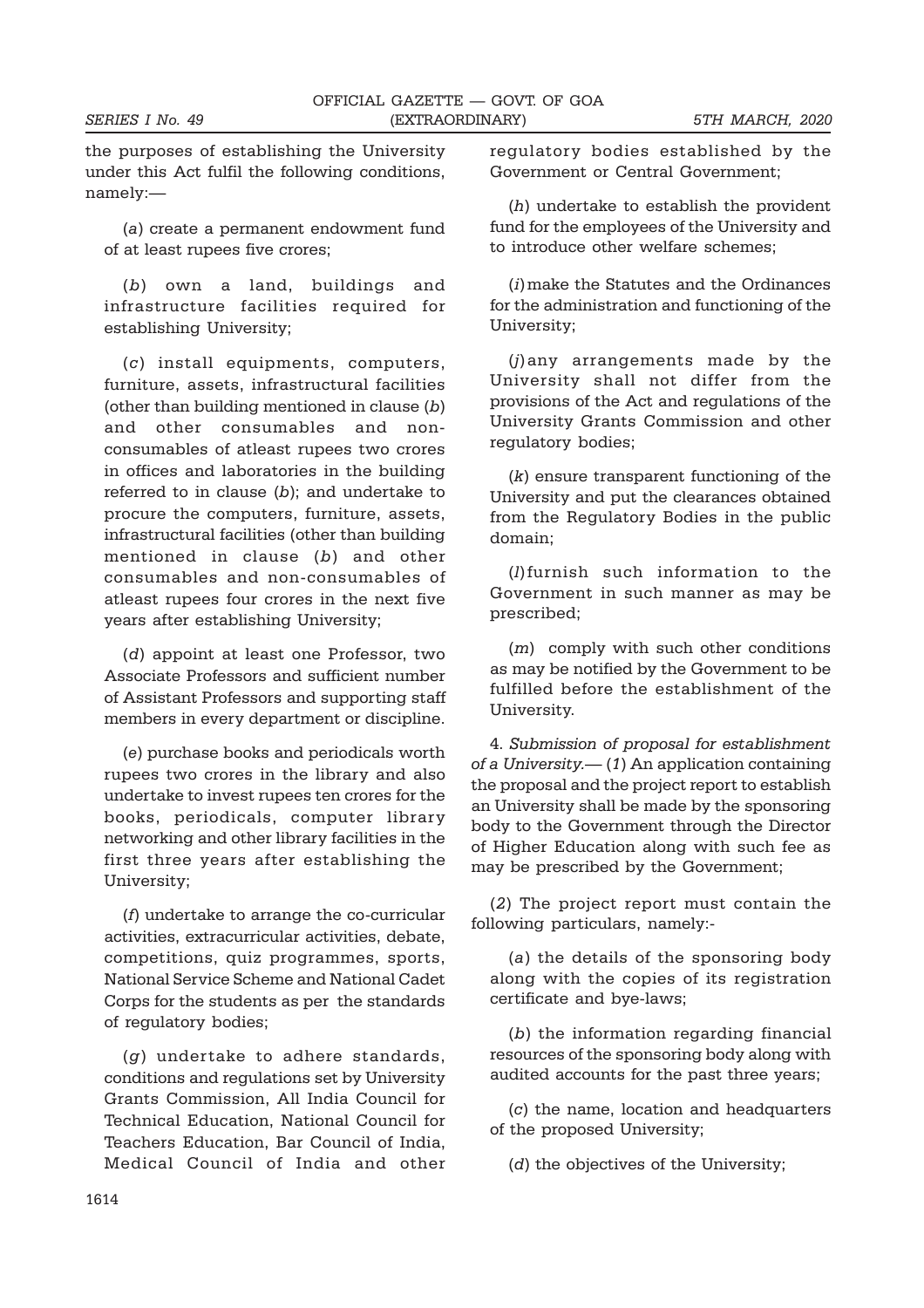(e) the availability of land and details of buildings and infrastructure facilities, owned or proposed to be owned or created as required;

(f)availability of academic facilities including teaching and non-teaching staff, if any, at the disposal of sponsoring body;

(g) the nature and the type of programs of study and research proposed to be undertaken by the University and their relevance to the development goals and employment needs of the State and phasing of such programs over the first five years with course-wise enrolment targets;

(h) the nature of facilities, courses of study and research proposed to be started;

(i) the experience and expertise in the concerned disciplines at the command of the sponsoring body;

(j) the details of plans for campus development such as construction of buildings, development of structural amenities and infrastructure facilities and procurement of equipment, etc., to be undertaken before the University starts functioning and phased programme for the first five years;

(k) the phased outlays of capital expenditure proposed for the next five years and its sources of finance;

(l) The scheme for mobilizing resources and the cost of capital thereto and the manner of repayment to such sources;

(m) the scheme for the generation of funds.

(n) the system proposed to be followed for selecting students for admission to the courses of study at the University;

(o) the system proposed to be followed for appointment of teachers and other employees in the University;

(p) whether the University proposes to undertake some programmes related to

local needs. If so, the nature of specialized teaching, training or research activities to be undertaken by the University so as to fulfil this objective;

(q) whether the University proposes to start some programmes for the benefit of farmers, women and industries. If so, details thereof may be given;

(r) details of playgrounds and other facilities available or proposed to be created for games and sports and extracurricular activities like National Cadet Corps, National Service Scheme, Rover and Rangers etc;

(s) the arrangements proposed to be made for academic excellence and auditing;

(t) commitment to follow the norms of the regulatory bodies and regulatory authority;

(u) such other details as the sponsoring body may like to give;

(v) such other details as may be prescribed by the Government.

5. Evaluation of proposals.— (1) The Director of Higher Education on receipt of the proposal and the project report for establishment of a University shall constitute a committee consisting of,-

(i) Minister for Higher Education as a Chairman;

(ii) One Vice-Chancellor of any of the State Universities established under State Universities Acts – Member;

(iii) Three Senior Academicians of a University/Central Universities/IIT's/ Deemed Universities – Members;

(iv) One Legal Expert – Member:

(v) Secretary (Higher Education) to the Government of Goa – Member;

(vi) Secretary (Finance) to the Government of Goa – Member;

(vii) District Magistrate of the District concerned – Member;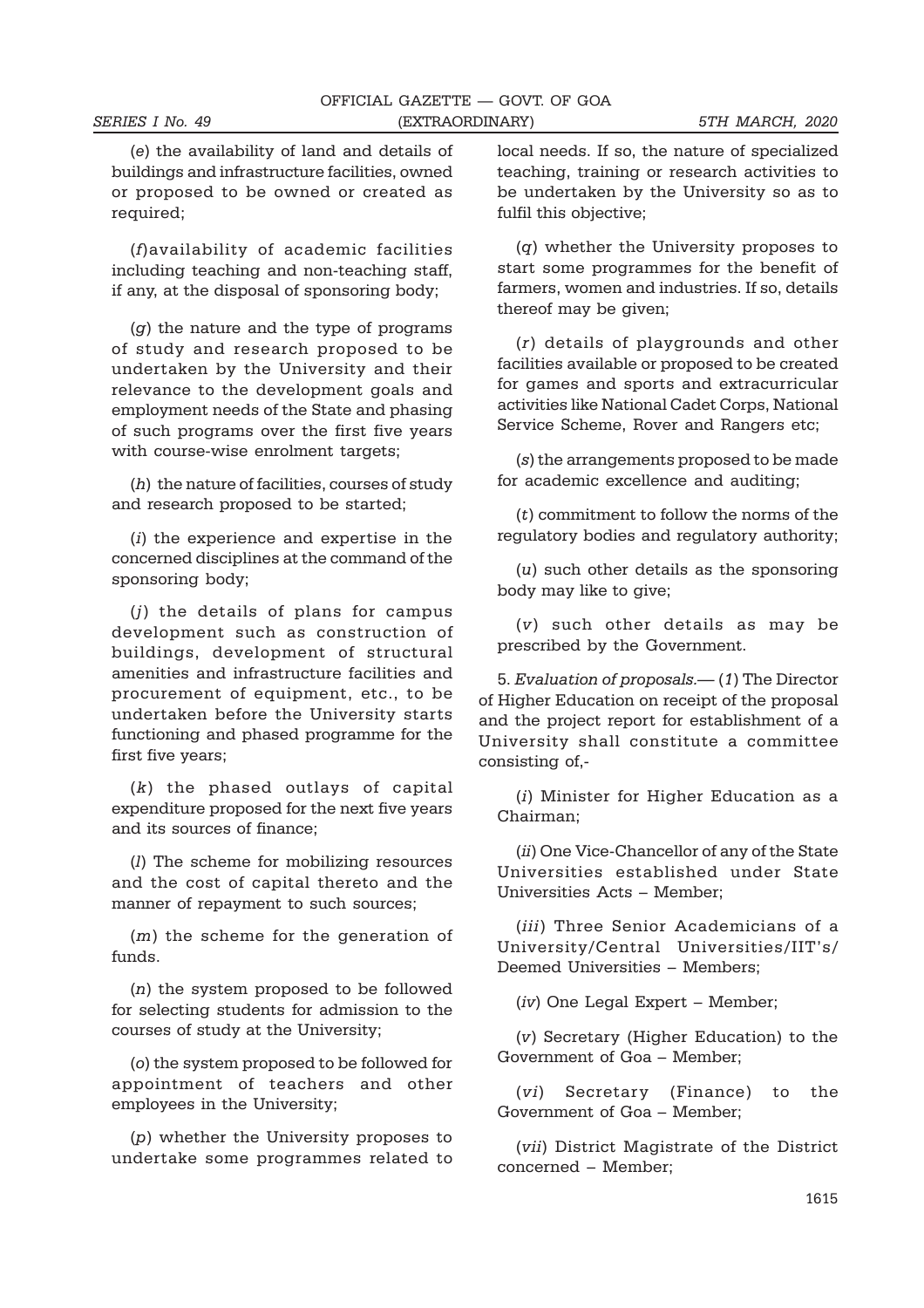(viii) Principal Chief Engineer of Public Works Department – Member;

(ix) Director of Higher Education shall be the Member Secretary of the committee.

(2) The committee shall consider the proposal and the project report together with the financial soundness and assets of the sponsoring body and its overall ability to set up the proposed University.

(3) The committee while considering the proposal and the project report, may call for such other information from the sponsoring body as it thinks proper for the purpose.

(4) The committee shall submit its report to the Director within a period of three months from the date of its constitution:

Provided that if the Committee could not submit its report within such period for any sufficient reasons to be recorded in writing, it may submit its report to the Director within such period as may be extended by the Government.

6. Issuance of letter of intent and submission of compliance report by sponsoring body.— (1) After the receipt of the report of the committee constituted under section 5, if the Government is satisfied that it is proper to establish the University, it may issue a 'Letter of Intent' and required sponsoring body to;-

(i) establish an endowment fund in accordance with the provisions of this Act;

(ii) own as much land and constructions thereon as may be required by the Government in its notification issued from time to time;

(*iii*) own library, computers and other equipment and the required infrastructure facilities for running academic and research activities as may be required by the regulatory bodies and the Government from time to time.

(iv) give an undertaking to appoint at least one Professor, two Associate Professors

and adequate number of Assistant Professors and Research Associates along with necessary supporting staff in each department or discipline to be started by the University and as required by the Regulatory Authority.

(v) give an undertaking to take up cocurricular activities like seminars, debates, quiz programs and extracurricular activities like games, sports, National Service Scheme, National Cadet Corps, Rovers and Rangers etc., for the benefit of students as per the instructions of the Regulatory Authority.

(vi) give an undertaking for establishment of provident fund/National Pension Schemes and to take up welfare programs for the officers, teachers and employees of the University; and

(vii) fulfil such other conditions and provide such other information as may be required by the Regulatory Authority and the central regulatory bodies constituted by the Government of India/Government of Goa as the case may be.

(2) The sponsoring body shall after complying with the provisions of section 3, report the compliance to the Government within a maximum period of two years from the date of issue of the letter of intent.

(3) If the sponsoring body fails to comply with the provisions of section 3, the Government shall have power to withdraw the letter of intent issued to the sponsoring body under sub-section (1).

7. Permission to operate the University.— The Government may, if satisfied, after considering the compliance report submitted under sub-section (2) of section 6 that the sponsoring body has complied with the provisions of section 3 by a notification published in the Official Gazette, permit the sponsoring body to operate the University with such name and at such location as it may deem fit.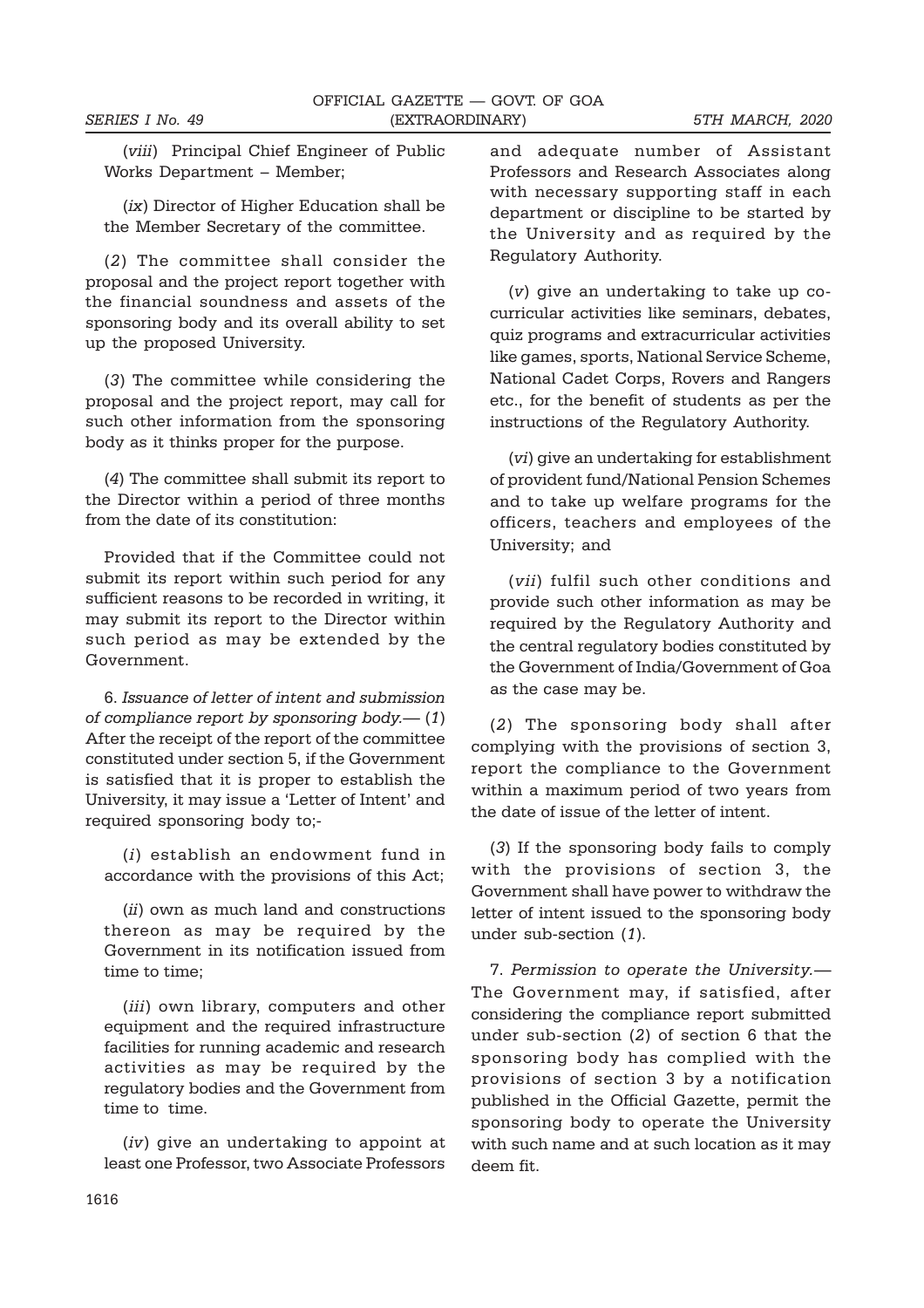8. Incorporation of the University.— Every University established under section 7 shall be a body corporate by the name and shall have perpetual succession and a common seal. It shall have the power to acquire and hold property both movable and immovable and to make contract, and may sue and be sued by the said name.

9. University to be self-financed.— The University shall be self financed and shall not be entitled to receive any grant or other financial assistance from the Government.

10. Not authorized to grant affiliation.— The University shall function as non-affiliating University and shall not admit any college or institution to the privilege of affiliation.

11. Starting of operations by the University.— (1) The University shall start its operations only after the Government issues a letter of authorization for the commencement of the functioning of the University.

(2) The Government shall issue the letter of authorization receipt of an affidavit along with documents from the sponsoring body to the effect that all conditions referred to in section 3 have been fulfilled.

12. Objects of the University.— The objects of the University shall be dissemination and advancement of knowledge and skill for providing instructional, research and extension facilities in such branches of learning as it may deem fit and the University shall endeavour to provide to students and teachers the necessary atmosphere and facilities for the promotion of;-

 $(i)$  innovations in education leading to restructuring of courses, new methods of teaching, training and learning including online learning, blended learning etc.;

- (*ii*) studies in various disciplines;
- (*iii*) inter-disciplinary studies;

(iv) national integration, secularism, social equality and inculcation of international understanding and ethics;

(v) research and teachings and offer continuing education programmes;

(vi) consultancy to industry and public organisations;

(vii) arrangement for national and global participation;

(viii) set up of campus centres, study centres, and examination centres in the State, subject to permission of regulatory authority under any law made by Parliament/State Assembly and any regulations, rules, etc, made by the regulating bodies;

(ix) centres of excellence for research and development and for sharing knowledge and its applications.

(x) establishment of main campus or infrastructure in the State of Goa necessary for the furtherance of its objects.

(xi) any other objectives as may be approved by the Government.

Provided that notwithstanding anything contained in this Act or as provided in any Central Act, the University shall be eligible to undertake the functions of disseminating knowledge only in the fields subsequently approved by the Government.

13. Powers of the University.— The University shall have the following powers, which it shall exercise as per the guidelines and norms prescribed by University Grants Commission and Government from time to time, namely:—

(i)to provide for instruction in such branches of learning as the University may think fit and to make provisions for research and for the advancement and dissemination of knowledge;

(ii) to honor educational stalwarts and persons of academic eminence with decoration of professor Emeritus;

(*iii*) to grant, subject to such conditions as the University may determine, diplomas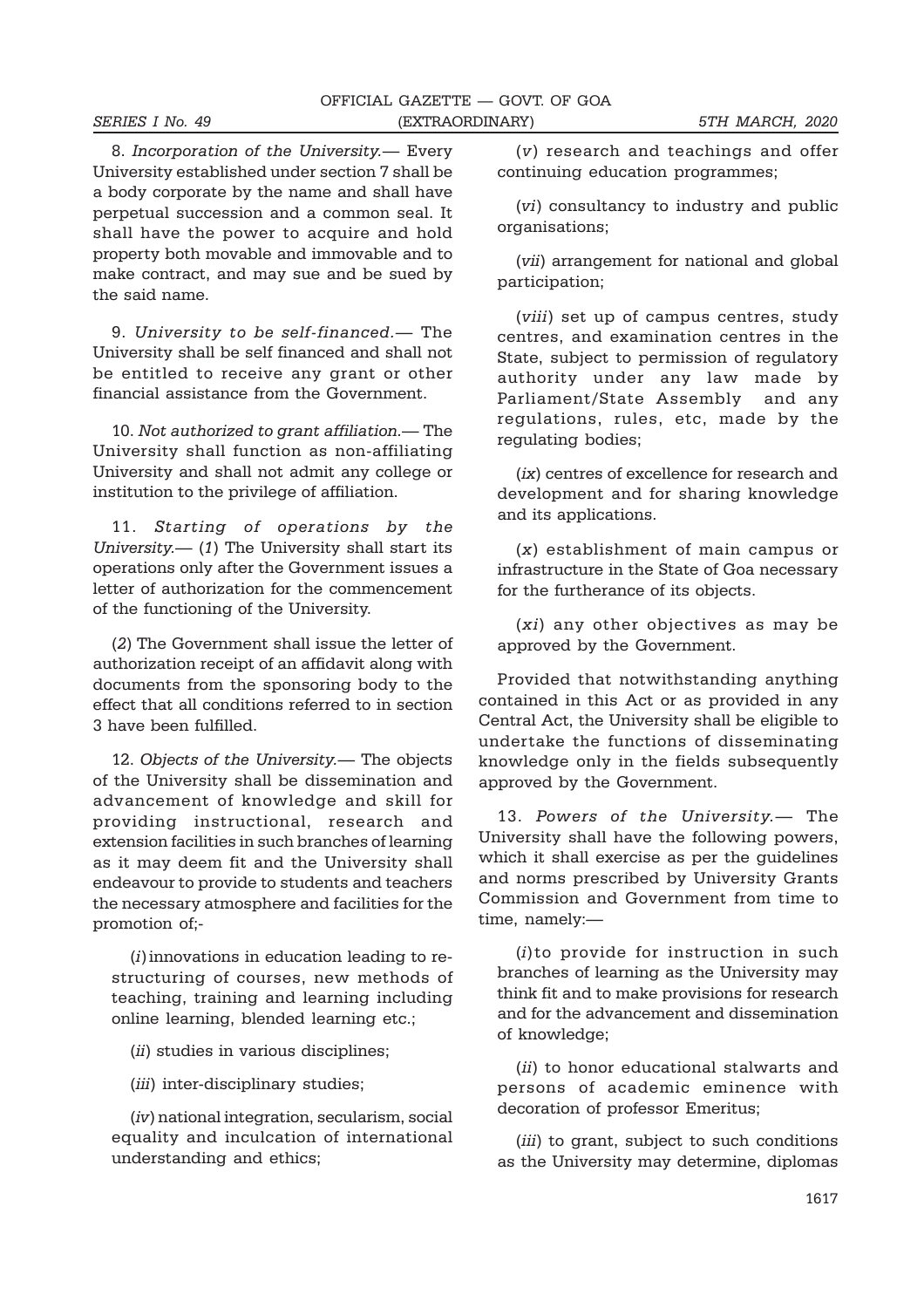or certificates to, and confer degrees or other academic distinctions on the basis of examinations, evaluation or any other method of testing of persons, and to withdraw any such diplomas, certificates, degrees or other academic distinctions for good and sufficient cause;

(iv) to confer honorary degrees or other distinctions in such manner as may be prescribed;

(v) to provide education and training including correspondence courses, to such persons, as it may determine;

(vi) to institute as per University Grants Commission norms and Government regulations Directorships, Principal-ships, Professorships, Associate Professorships, Assistant Professorships, and other teaching or academic posts required by the University and to make appointments for the same;

(vii) to create administrative, ministerial and other posts and to make appointments thereto;

(viii) to appoint/engage persons of eminence, working in any other University or organization permanently or for a specified period;

(ix) to co-operate, collaborate or associate with any other University or Authority or Institution in India and abroad in such manner and for such purpose as the University may determine;

 $(x)$  to establish and maintain schools. centres, specialized laboratories in other units for research and instructions as are in the opinion of the University, necessary for furtherance of its objects;

(xi) to institute and award fellowships, scholarships, studentships, medals and prizes;

(xii) to establish, maintain and supervise residences, hostels within the campus of the

University and promote health and general welfare activities for students and staff;

(xiii) to make provisions for research and consultancy, and for that purpose to enter into such arrangements with other institutions or bodies as the University may deem necessary;

(xiv) to declare a centre, an institution, a department, or school, as the case may be, in accordance with the Statutes;

(xv) to determine standards in accordance with University Grants Commission norms/State norms for admission into the University, which may include examination, evaluation or any other method of testing to ensure quality;

(xvi) to demand and receive payment of fees and other charges:

(xvii) to make special arrangements in respect of women and other disadvantaged students as the University may consider desirable;

(xviii) to regulate and enforce discipline among the employees and students of the University and take such disciplinary measures in this regards as may be deemed necessary by the University;

(xix) to make arrangements for promoting the health and general welfare of the employees of the University;

(xx) to receive donations and to acquire, hold, manage and dispose of any property, movable or immovable for the welfare of the University.

(xxi) to borrow, mortgage with the approval of the Sponsoring Body on the security of the property of the University, money for the purposes of the University;

(xxii) to appoint either on contract or otherwise, visiting professors emeritus professors, consultants, fellows, scholars, artists, course writers and such other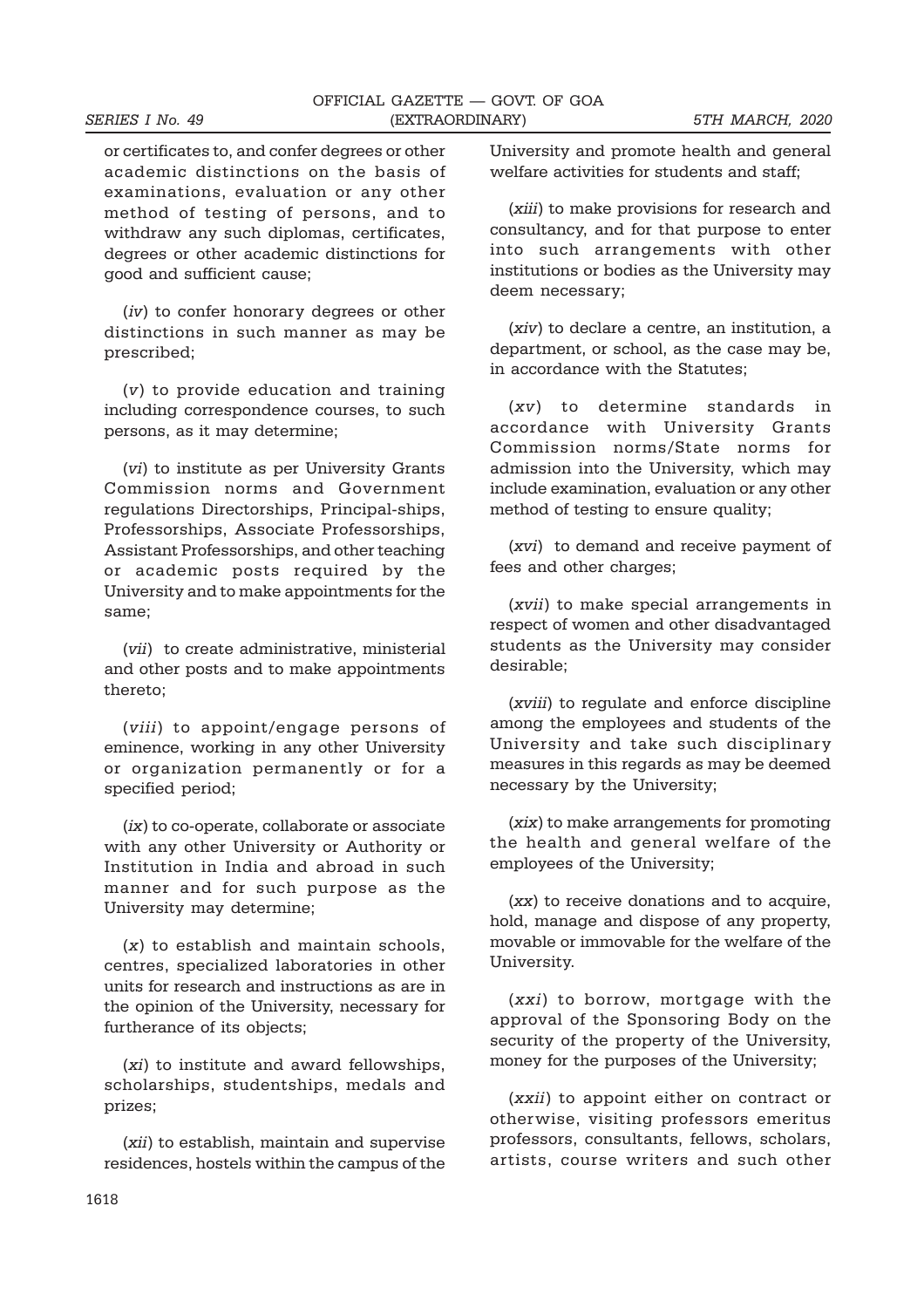persons who may contribute to the advancement of the objects of the University;

(xxiii) to organize and to undertake extramural studies and extension service; and

(xxiv) to do all such other acts and things as may be necessary, incidental or conducive to the attainment of all or any of the objects of the University.

14. Admission and Standards.— (1) Admission to the different academic programmes shall be made in accordance with the Rules of Regulatory Authority of concerned discipline of study and University Grants Commission norms for the time being in force.

(2) The University shall ensure that the academic standards of the courses offered by the University are in accordance with the guidelines of the University Grants Commission and other statutory bodies, as the case may be.

(3) The teacher-student ratio shall be in accordance with the guidelines of the University Grants Commission.

(4) Academic performance of the University with respect to standards set by the University Grants Commission/Government/other Regulatory Bodies shall be periodically reviewed by a Committee of Academic Experts constituted by the President consisting of one Chairman and four members including two members as nominees of the Government.

(5) The Chairman and other four expert members shall be from academic field not below the rank of Professor and from one of the specialization run by the University. A copy of the report along with the action taken by the University shall be sent to the University Grants Commission and Government and also displayed in the public domain.

15. University open to all classes and creeds.— The University shall be open to persons of either sex and of whatever race, creed, caste or class, and it shall not be lawful

for the University to adopt to impose on any person any test whatsoever of his religious belief or profession in order to entitle him to be admitted therein as an officer, a teacher, staff member, student, or to hold any office therein or to graduate threat:

Provided that reservation in the posts and recruitment of the employees and reservation of seats for admission in any course of study in the University for the students belonging to the Scheduled Castes, Scheduled Tribes and Other Backward Classes of citizens shall be regulated by the Order of the Government issued from time to time.

16. Officers of the University.— The following shall be the officers of the University,—

(i) the President;

(*ii*) the Vice-Chancellor;

(*iii*) the Pro-Vice-Chancellor:

(iv) the Registrar;

(v) the Dean of Faculty;

(vi) the Controller of Examinations;

(vii) the Finance Officer; and

(viii) such other officers as may be declared by the Statutes to be officers of the University.

17. The President.— (1) The President shall be appointed by the Governing Body of the Sponsoring body for a period of five years in consultation with the Government by following such procedure and on such terms and conditions as may be specified by the Statutes.

(2) The President shall be the head of the University and shall be the Chancellor of the University.

(3) The President shall preside over the meetings of the Governing Body and preside over the convocation of the University.

(4) Before expiration of his tenure, the President may be removed from his office with the prior approval of the Government.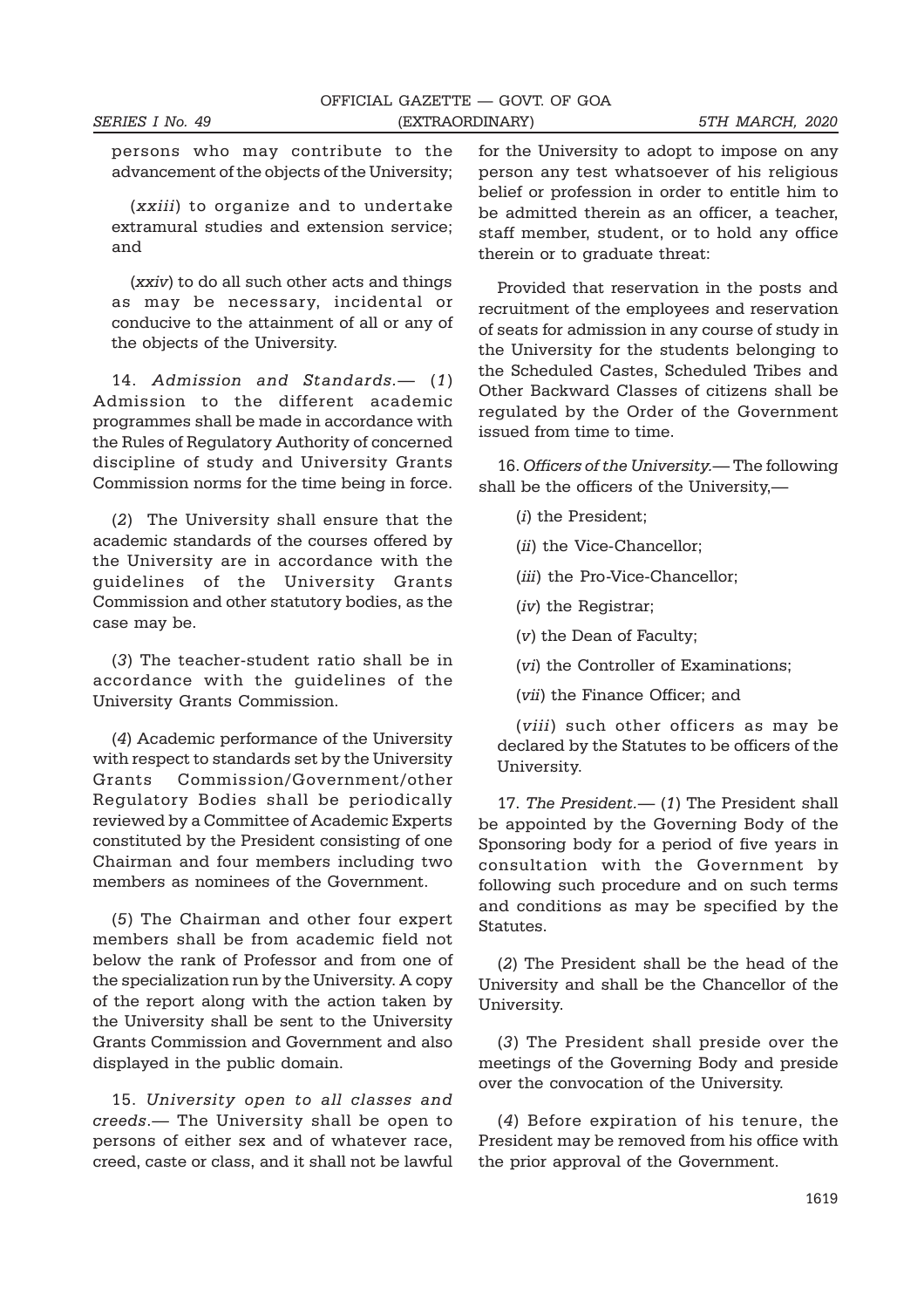(5) The President shall have the following powers, namely:—

(a) to call for any information or record of the University;

(b) to appoint the Vice-Chancellor;

(c) to remove the Vice-Chancellor in accordance with the provisions laid down in the Statutes with prior approval of the Government;

(d) such other powers as may be specified by the Statutes.

18. The Vice-Chancellor.— (1) The Vice-Chancellor shall be appointed by the President in consultation with the Government from a panel of three persons recommended by the Governing Body and shall, subject to the provisions laid down in the Statutes and shall hold office for a period of five years:

Provided that, after expiry of the said term of five years, a person shall be eligible for reappointment as Vice-Chancellor for another term of five years:

Provided further that no person shall hold the office of Vice-Chancellor beyond sixty-five years of his age.

(2) If, at any time, upon representation made or otherwise, and after making such inquiry, as may be deemed necessary, the situation so warrants and if the continuance of the Vice-Chancellor is not in the interest of the University, the President with the prior approval of the Government, may, by an order in writing, ask the Vice-Chancellor to relinquish his office from such date as may be specified in the order:

Provided that before taking an action under this sub-section, the Vice-Chancellor shall be given an opportunity of being heard.

(3) The Vice-Chancellor shall be the principal executive and academic officer of the University and shall exercise powers of general superintendence over the University.

(4) The Vice-Chancellor shall preside at the convocation of the University in the absence of the President.

(5) If, in the opinion of the Vice-Chancellor, it is necessary to take immediate action on any matter for which powers are conferred on any other officer or authority by or under this Act, he may take such action as he deems necessary and shall at the earliest opportunity thereafter report his action to such officer or authority as would have in the ordinary course dealt with the matter:

Provided that if in the opinion of the concerned officer or authority such action should not have been taken by the Vice-Chancellor, then such case shall be referred to the President whose decision thereon shall be final:

Provided further that a person aggrieved by the decision of the President shall, within a period of three months from the date of communication or knowledge of such decision, have right to appeal before the regulatory authority which shall decide the appeal in accordance with the provisions of the Act and the Statutes, Ordinances and Regulations made thereunder and the decision of the Regulatory Authority shall be final.

(6) The Vice-Chancellor shall exercise such powers and perform such duties as may be provided by the Act and the Statutes, Ordinances and Regulations made thereunder.

19. The Pro-Vice Chancellor.— (1) The Pro-Vice-Chancellor shall be appointed by the Vice-Chancellor in such manner and shall exercise such powers and perform such functions as may be specified by the Statutes.

(2) The Pro-Vice Chancellor appointed under sub-section (1) shall discharge his duties in addition to his duties as a Professor.

(3) The Pro-Vice-Chancellor shall assist the Vice-Chancellor in discharging day to day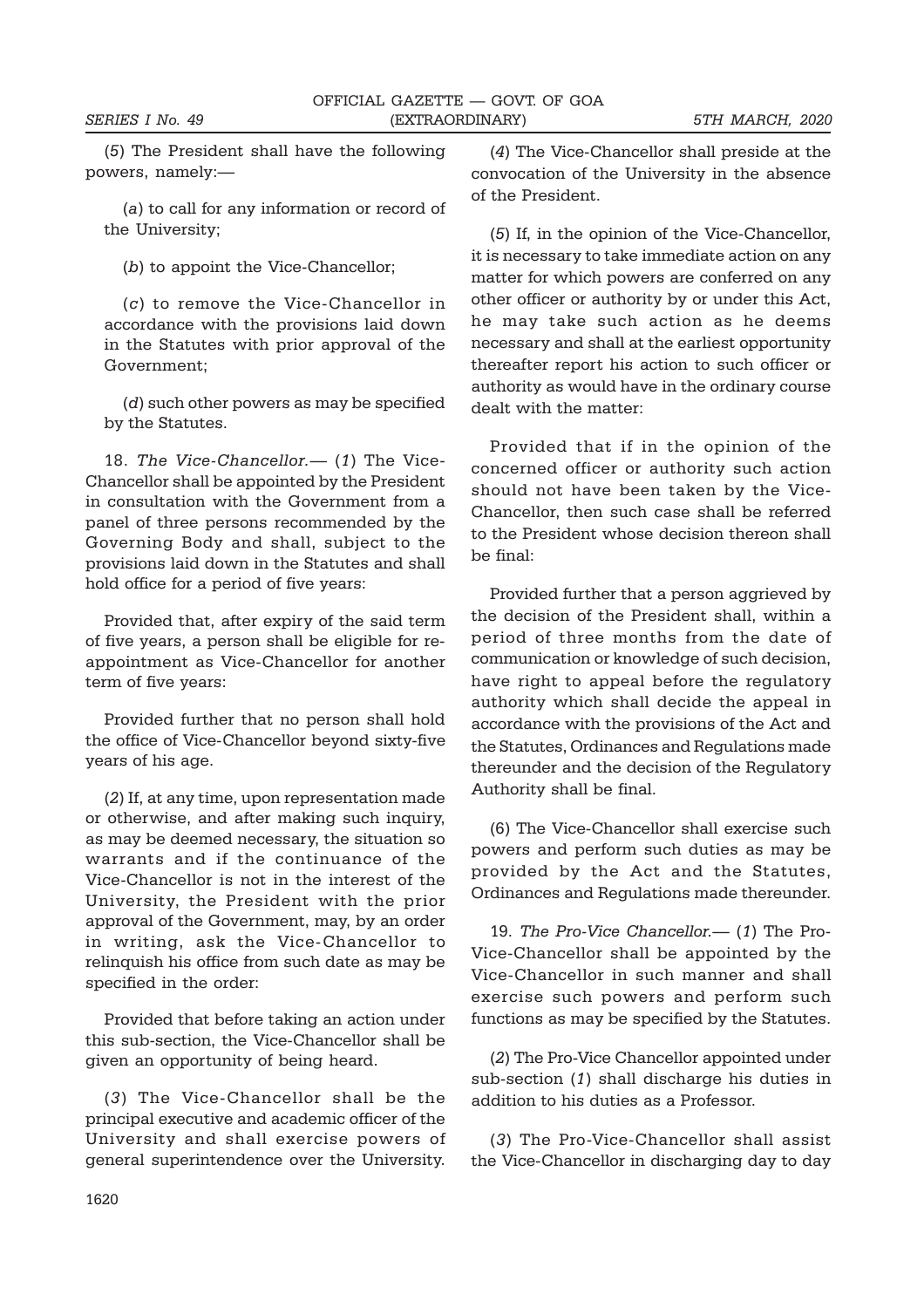duties as and when required by the Vice-Chancellor.

20. The Registrar.— (1) The Registrar shall be appointed in such manner as may be specified by the Statutes.

(2) The Registrar shall have the power to enter into agreements, sign documents and authenticate records on behalf of the University and shall exercise such other powers and perform such other functions as may be specified by the Statutes.

(3) The Registrar shall be the ex-officio Secretary of the Executive Council and the Academic Council.

21. Dean of Faculty.— Every Dean shall be appointed in such manner and shall exercise such powers and perform such functions as may be specified by the Statutes.

22. Finance Officer.— (1) The Finance Officer shall be appointed in such manner and shall exercise such powers and perform such duties as may be specified by the Statutes.

(2) The Finance Officer shall be the Secretary of Finance Committee.

23. Other Officers.— The manner of appointment and powers and duties of other officers of the University including the Director of Students' Welfare, Controller of Examinations shall be such as may be specified by the Statutes.

24. Authorities of the University.— The following shall be authorities of the University:—

- (1) the Governing Body;
- (2) the Executive Council;
- (3) the Academic Council;
- (4) the Finance Committee;
- (5) the Planning Board;
- (6) the Board of Faculties;
- (7) the Examinations Committee; and

(8) such other body, council and committee as may be declared by the Statutes to be the authority of the University.

25. The Governing Body.— (1) The Constitution of the Governing Body and the term of office of its members shall be such as may be specified by the Statutes.

(2) An officer of Higher Education Department of the Government not below the rank of the Deputy Director shall be the member of the Governing Body.

(3) Subject to provisions of this Act, the Governing Body shall discharge the following functions, namely:—

(a) to review from time to time, the broad policies and programs of the University and suggest measures for the working, improvement and development of the University;

(b) to consider and pass resolutions on the annual report and annual accounts of the University and audit report of such accounts;

(c) to advise the President in respect of any matter which may be referred to it for advice;

(d) to perform such other functions as may be specified by the Statutes.

26. The Executive Council. (1) The Executive Council shall be the principal executive body of the University.

(2) The constitution of the Executive Council, the term of the office of its members and its powers and duties shall be such, as may be specified by the Statutes.

(3) An officer of Higher Education Department of the Government not below the rank of the Deputy Director shall be the member of the Executive Council.

(4) One Member from amongst the judicial officers of the State not below the rank of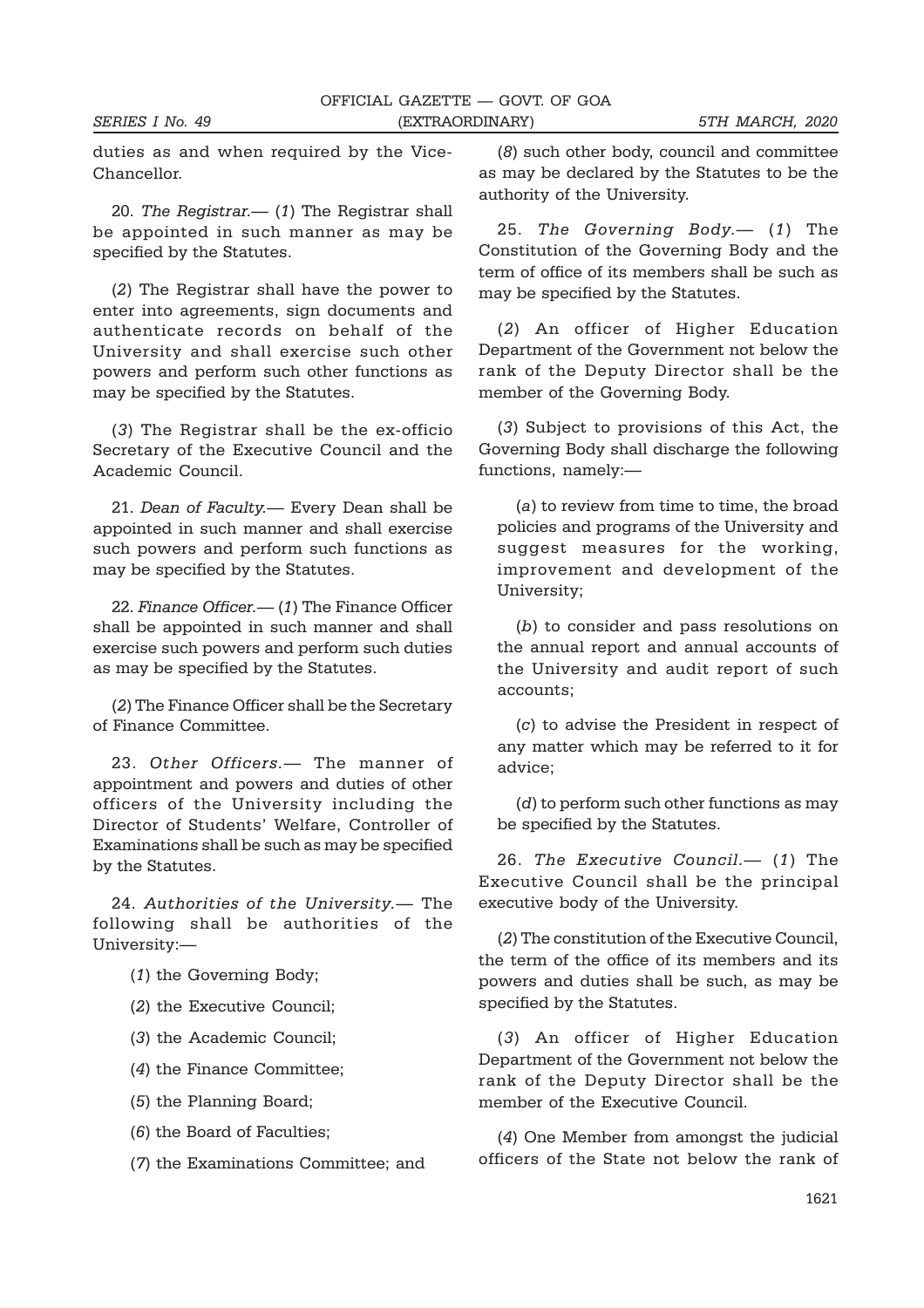District Judge nominated by the Government shall be the member of the Executive Council.

27. Academic Council. (1) The Academic Council shall be the principal academic body of the University and it shall, subject to the provisions of this Act, the Statutes and Ordinances, co-ordinate and exercise general supervision over the academic policies of the University.

(2) The constitution of the Academic Council, the term of office of its members and its powers and functions shall be such, as may be specified by the Statutes.

28. Finance Committee.— (1) The Finance Committee shall be the principal financial body of the University to take care of the financial matters.

(2) The constitution, the term of office of its members and its powers and functions shall be such, as may be specified by the Statutes.

29. Planning Board.— (1) The Planning Board shall be the principal planning body of the University. The Board shall ensure that the infrastructure and academic support system meets the norms of the University Grants Commission or respective regulatory bodies.

(2) The constitution of the Planning Board, term of office of its members and its powers and functions shall be such, as may be specified by the Statutes.

30. Board of Faculty, Admission Committee, Examination Committee and other Authorities of the University.— The constitution, the term of office of members and powers and functions of the Board of Faculties, the Admissions Committee, the Examination Committee and of such other authorities of the University which may be declared by the Statutes to be authorities of the University, shall be such, as may be specified by the Statutes.

31. Disqualification for membership of the authority.— A person shall be disqualified for being a member of any authority of the University, if he,-

(i) is of unsound mind and stands so declared by a competent court;

(*ii*) is an undischarged insolvent;

(iii) has been convicted of any offense involving moral turpitude;

(iv) has been punished for indulging in or promoting unfair practice in the conduct of any examination, in any form, anywhere;

(v) has any profit motive from University; and

(vi) applies University fund for his personal use.

32. Vacancies not to invalidate the proceedings of any authority or body of the University.— No decision, act or proceeding of any authority or body of the University shall be invalid merely by reason of any vacancy or defect in the constitution thereof.

33. Filling up of emergent vacancies.— Any vacancy arriving in the office of a member of any authority or body of the University due to death, resignation or removal of a member or due to change of capacity in which he was appointed or nominated, shall be filled up as early as possible by the person or the body who had appointed or nominated such a member:

Provided that such person shall remain member of such authority or body, for the residue of the term of such member.

34. Committees.— The authorities or officers of the University may constitute such committees with such terms of reference as may be necessary for specific tasks to be performed by such committees. The constitution of such committees and their duties shall be such as may be determined by the authority or officers constituting the Committee.

35. Power to make statutes.— (1) The Executive Council shall make the statutes of carrying out the purposes of this Act.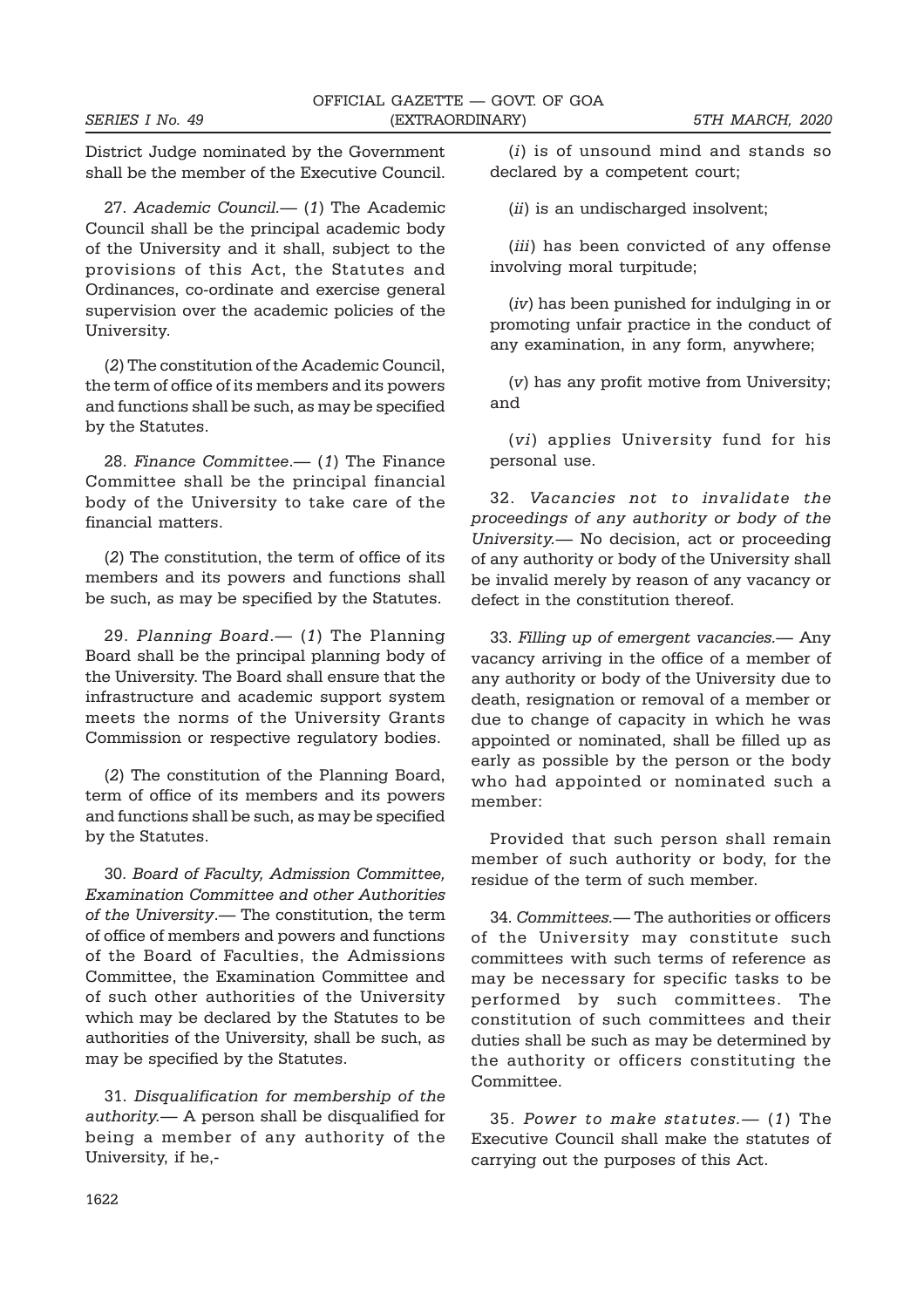(2) Subject to the provisions of this Act, the Statutes may provide for all or any of the following matters, namely:-

(a) the constitution, powers and functions of the authorities of the University, as may be constituted from time to time;

(b) the appointment and continuance in office of the members of the said authorities, filling of vacancies of members and all other matters relating to those authorities for which it may be necessary to provide;

(c) the appointment, powers and duties of the officers of the University and their emoluments;

(d) the appointment of teachers of the University and other academic and administrative staff and their emoluments;

(e) the appointment of teachers and other academic and administrative staff working in the University or Institution for specific period for undertaking a joint project;

(f)the conditions of service of employees including provisions for retirement benefits, insurance and provident fund, the manner of termination of service and disciplinary actions;

(g) the principles governing seniority of service of employees;

(h) the procedure for settlement of disputes between employees or students and the University;

(i)the procedure for appeal to the Executive Council by any employee or students against the action of any officer or other authority of the University;

(j) the conferment of honorary degrees;

(k) the withdrawal of degree, diploma, certificate and other academic distinctions;

(l) the institution of fellowships, scholarships, studentships, medals and prizes;

(m) the maintenance of discipline among the students;

(n) the establishment and abolition of Department, Centres and other constituent institutions/colleges etc;

(o) the delegation of powers vested in the authorities or officers of the University; and

(p) all other matters which may be specified by the Statutes.

(3) The Executive Council shall not make, amend or repeal any Statute affecting the powers or constitution of any authority of the University until such authority has been given an opportunity of expressing an opinion in writing on the proposed changes and any opinion so expressed shall be considered by the Executive Council.

(4) Notwithstanding anything contained in the foregoing sub-sections the President may direct the University to make provisions in the Statutes, in respect of any matter specified by him and if the Executive Council is unable to implement such a direction within sixty days of its receipt, the President may, after considering the reasons, if any, communicated by the Executive Council for its inability to comply with such direction, make or amend the Statutes accordingly as he may deem fit.

36. Power to make Ordinances.— (1) Subject to the provisions of this Act and the Statutes, the Ordinances shall be made by the Executive Council which may provide for all or any of the following matters, namely:

(a) the admission of students to the University and their enrolment as such;

(b) the courses of study to be laid down for all degrees, diplomas and certificates of the University;

(c) the medium of instruction and examination;

(d) the award of degree, diploma, certificate and other academic distinction,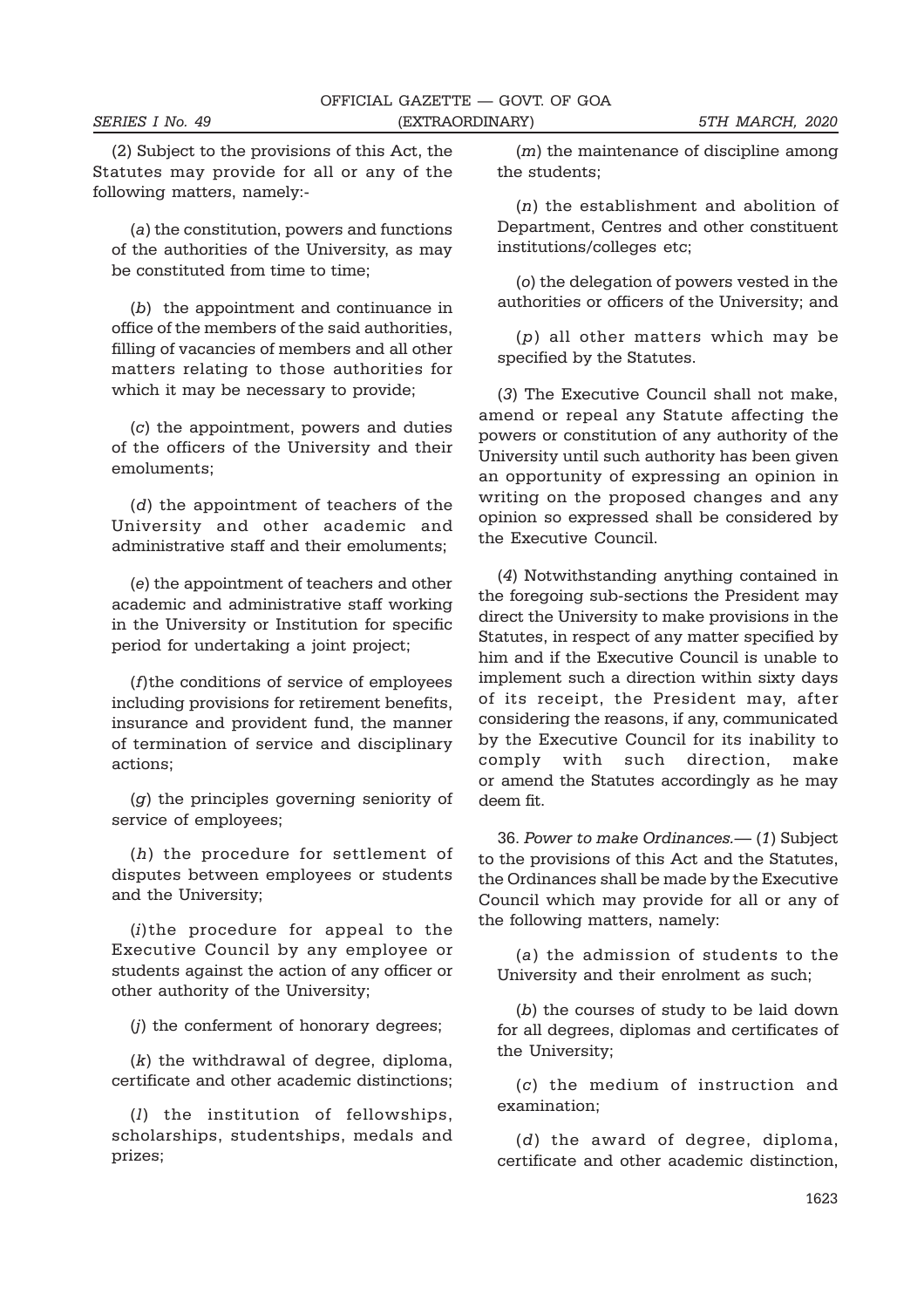the qualification for the same and the procedure to be undertaken relating to granting and obtaining the same;

(e) the fees to be charged for courses of study in the University and for admission to the examinations, degrees, diplomas and certificates of the University;

(f) the conditions for the award of fellowships, scholarships, studentships, medals and prizes;

(g) the conduct of examinations, including the term of office and manner of appointment and the duties of examining bodies, examiners and moderators;

(h) the conditions of residence of the students of the University;

 $(i)$  the special arrangements, if any, which may be made for the residence, discipline and teaching of women students and prescribing of special Interdisciplinary Studies, Special Centres, Specialized Laboratories and other Committees;

(j) the manner of co-operation and collaboration with other Universities and authorities including professional bodies or associations;

(k) the creation, composition and functions of any other body which is considered necessary for improving the academic stature of the University;

(l) the remuneration to be paid to the examiners, moderators, invigilators and tabulators; and

(m) such other terms and conditions of service of teachers and other academic staff as are not specified by the Statutes.

37. Annual Report.— (1) The annual report of the University shall be prepared under the directions of the Executive Council and shall be submitted to the Court on or after such date as may be specified by the Statutes and the

Court shall consider the report in its annual meeting;

(2) The Court shall submit the annual report to the President alongwith its comments, if any.

38. Annual Accounts.— (1) The annual accounts and balance sheet of the University shall be prepared under the directions of the Executive Council and shall, at least once every year and at intervals of not more than fifteen months, be audited by an experienced and qualified firm of Chartered Accountants of repute.

(2) A copy of the annual accounts, together with the audit report thereon, shall be submitted to the Court and the President along with the observations of the Executive Council.

(3) Any observations made by the President on the annual accounts shall be brought to the notice of the Court and the Executive Council and the observations, if any, shall after review by the Executive Council, be submitted to the President and shall be put in the public domain.

39. Regulatory Authority.— (1) There shall be a Regulatory Authority called 'the Goa Private Universities Regulatory Authority'.

(2) The Regulatory Authority shall consist of Chairperson and five members.

(3) The Chairperson of the Regulatory Authority shall be appointed by the State Government from amongst the eminent persons having experience of academics or administration. Five other members of the Regulatory Authority shall be appointed by the Government from different fields as mentioned below:-

(i) One member shall be appointed from the field of academics not below the rank of a Professor of the Private University;

(ii) one Member from the field of academics not below the rank of Professor of the State University;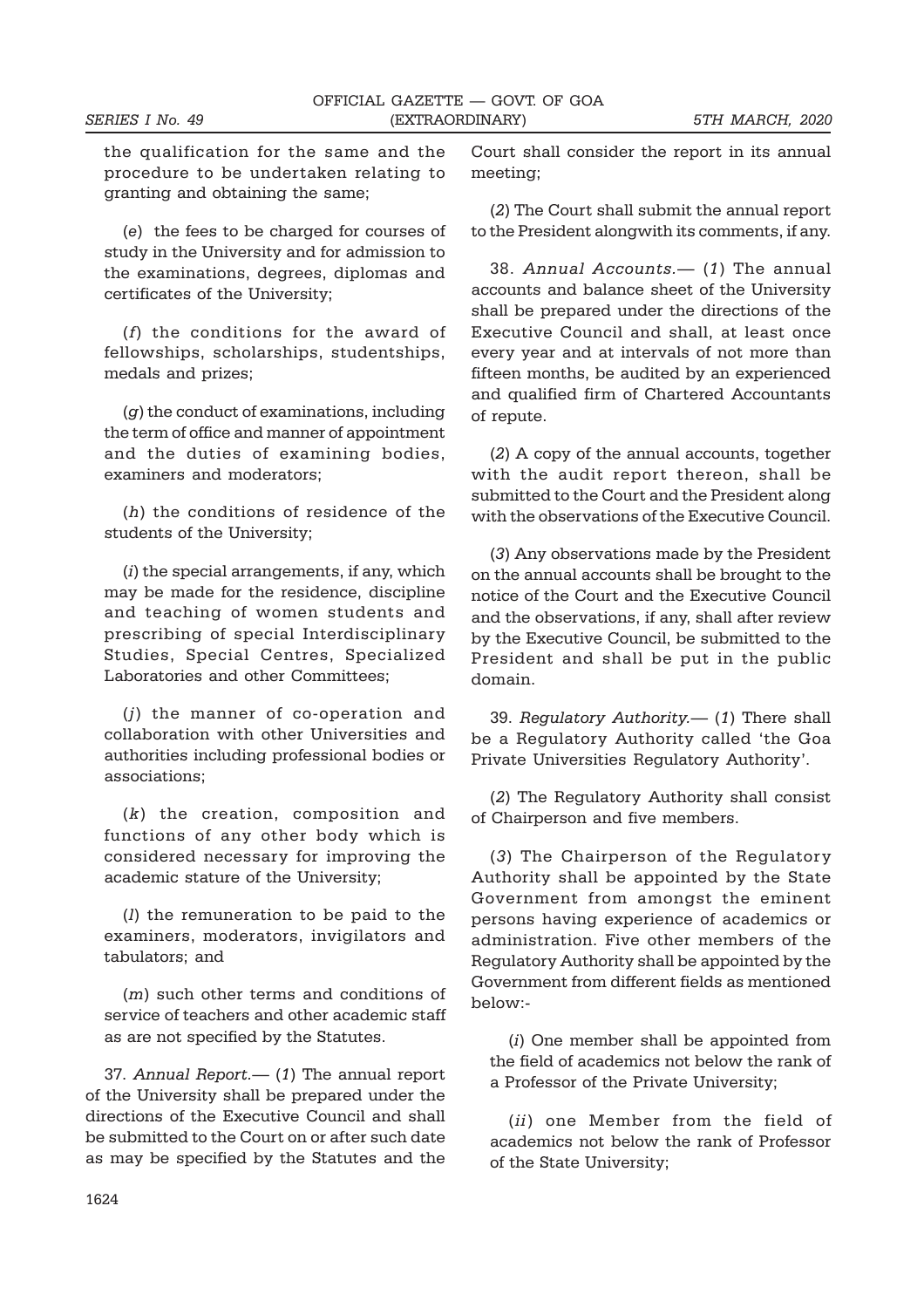(iii) one Member from the field of administration not below the rank of the Secretary to the State Government;

(iv) one Member from amongst the serving or retired judicial officers of the State not below the rank of District Judge; and

(v) Director of Higher Education shall be Ex-officio Member-Secretary.

(4) Tenure of the Chairperson and the members of the Regulatory Authority shall be five years. Provided that the Chairperson and the Members of the Regulatory Authority shall cease to hold office after attaining the age of 70 years.

(5) In the event of any vacancy in the Regulatory Authority due to death, resignation, physical or mental incapacity, frequent or long absenteeism or misbehaviour or misconduct of the Chairperson or member of the Regulatory Authority, the Government shall take steps to fill up the vacancy as early as possible. Provided that no decision of the Regulatory Authority shall be invalid for any vacancy in the Authority.

(6) The Chairperson or the Member of the Regulatory Authority may resign from his office by tendering his resignation in writing to the Government and shall cease to hold his office from the date of acceptance of his resignation.

(7) The Government shall have power to remove the Chairperson or any member of the Regulatory Authority for his misbehaviour, misconduct, physical or mental incapacity and frequent or long absenteeism.

(8) The Regulatory Authority shall, subject to approval of the Government, make rules for conduct of its own business.

(9) The emoluments, allowances and facilities to be provided to the Chairperson, members and staff of the Regulatory Authority shall be decided by the Government.

(10) The Chairman, members and the member secretary of the Regulatory Authority shall be public servants and no suit or legal action in any civil court shall lie against them for any decision or act performed by them in discharge of their duties under this Act or the Rules, Statutes, Ordinances and Regulations.

40. Powers of the Regulatory Authority.— (1) For the purposes of ascertaining the standards of teaching, examination and research or any other matter relating to the University, the Regulatory Authority may cause an assessment to be made in such manner as it deems proper.

(2) The Regulatory Authority shall communicate to the University its recommendations in regard to the result of such assessment and issue directives to the University for corrective action. The University shall adopt such corrective measures and ensure compliance of the recommendations.

(3) If the University fails to comply with the recommendations made under sub-section (2) within a reasonable time, the Regulatory Authority may give such directions as it may deem fit for such compliance.

(4) The records of the students admitted to the different courses of the University and their results shall be provided to the Regulatory Authority. Final degree shall be conferred to the students with approval of the Regulatory Authority as per the provisions of the rules framed under this Act.

41. Conditions of service of employees.— (1) Every employee of the University shall be appointed/engaged as per provisions of the Statutes.

(2) Any dispute arising between the University and any of the employees appointed substantively, shall be referred to the Vice Chancellor who shall decide the dispute after giving an opportunity of being heard to the employee within three months from the date of its reference.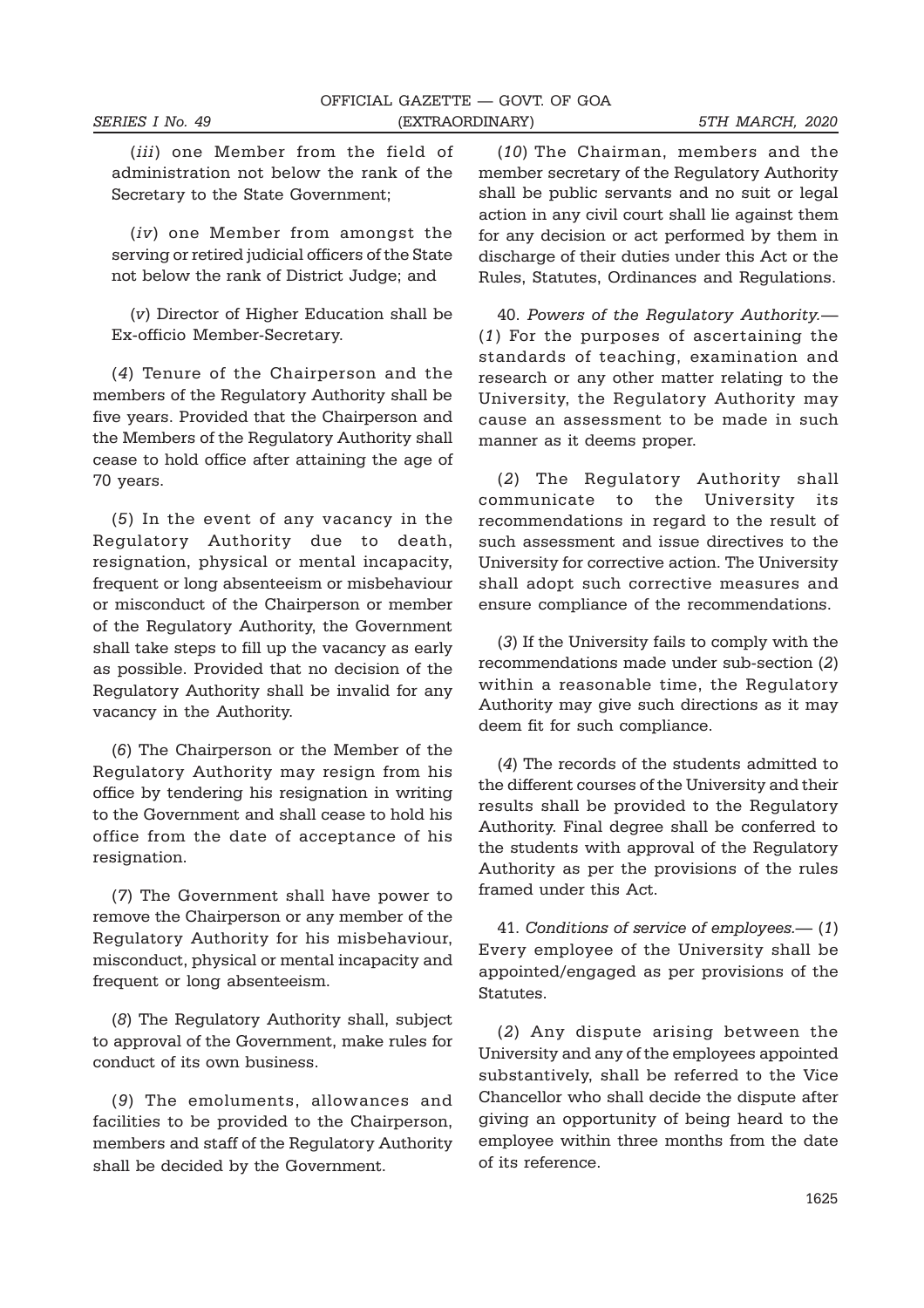(3) Any dispute in respect of any employee engaged temporarily or on ad-hoc or part time or casual basis shall be heard and decided by the Vice-Chancellor.

(4) Any person aggrieved by the Order of the Vice-Chancellor may prefer an appeal to the President. The decision of the President in such an appeal shall be final.

42. Right to Appeal.— (1) Any student or candidate for an examination, whose name has been removed from the rolls of the University by the order or resolution of the Academic Council or Controller of Examinations, as the case may be, and who has been debarred from appearing at the examinations of the University for more than one year, may within ten days of the date of receipt of such order or copy of such resolution appeal in writing to reverse the decision to the Vice-Chancellor of the University.

(2) Any decision taken by the Vice-Chancellor shall be final.

43. Employees Provident Fund and Pensions.— The University may constitute for the benefit of its employees such pension or welfare schemes or Provident Fund or provide such insurance schemes as it may deem fit in such manner and subject to such conditions as may be decided by the Executive Council.

44. Disputes as to the constitution of Authorities and bodies.— If, any question arises as to whether any person has been duly nominated or appointed as or is entitled to be a member of any authority or other body of the University, the matter shall be referred to the President whose decision thereupon shall be final.

45. Constitution of Committees.— Where any authority of the University is given power under this Act or the Statutes to appoint Committees, such Committees shall save as otherwise provided, consist of the members of the authority concerned and of such other persons as the authority in each case may think fit.

46. Filling of the vacancies.— All vacancies among the members (other than ex-officio) of any authority or other body of the University shall be filled as soon as may be convenient by the person or body who appointed, nominated or co-opted the member whose place has become vacant and the person appointed, to a casual vacancy shall be a member of such authority or body for the residue of the term for which the person whose place he fills would have been a member.

47. Invalidity of proceeding.— No act or proceedings of any authority of the University shall be invalid merely by reason of the existence of a vacancy or vacancies among its members.

48. Mode of proof of University records.— A copy of any receipt, application, notice, order, proceeding, resolution of any authority or Committee of the University or other documents in possession of the University, if certified by the Registrar, shall be received as prima-facie evidence of such receipt, application, notice, order, proceeding or resolution, document or the existence of entry in the register and shall be admitted as evidence of the matters and transactions therein where the original thereof would, if produced have been admissible in evidence.

49. Publication of Statutes and Ordinance.— (i) Every Statute or Ordinance made under this Act shall be in writing and shall be made available in public domain.

(ii) Each new Statute or Ordinance made under this Act shall be enforced as soon as it is made by the competent authority.

50. Permanent Endowment Fund.— (i) The Sponsoring body shall establish a permanent Endowment Fund of at least rupees five crores.

(ii) The Endowment Fund shall be used as security deposit to ensure that the University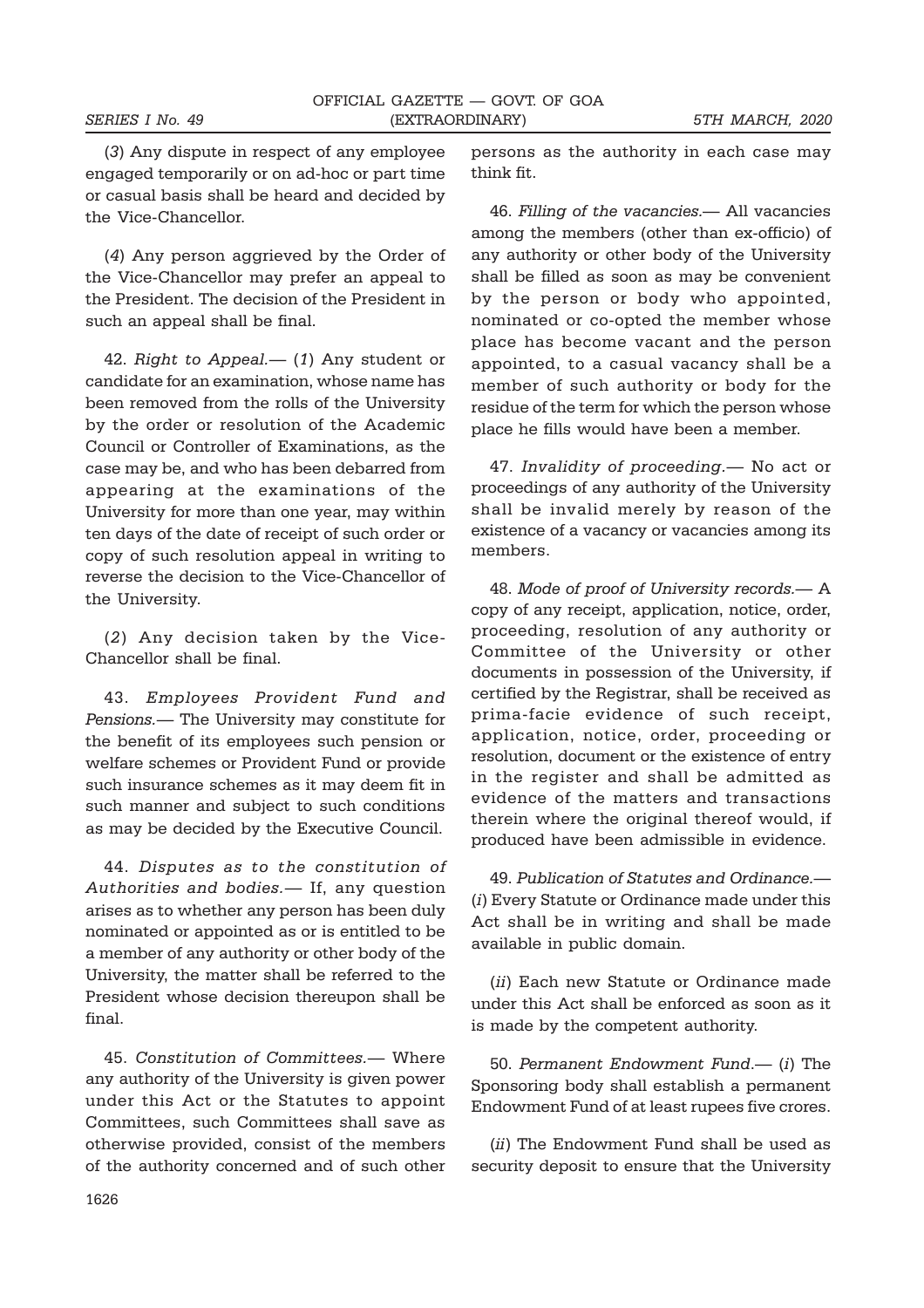|                 | OFFICIAL GAZETTE — GOVT. OF GOA |                 |
|-----------------|---------------------------------|-----------------|
| SERIES I No. 49 | (EXTRAORDINARY)                 | 5TH MARCH, 2020 |

complies with the provisions of this Act and functions as per provisions of this Act, the Statutes and the Ordinances. The Government shall have the power to forfeit part or whole of the Endowment Fund in case the University or the sponsoring body contravenes the provisions of this Act, the Statutes, the Ordinances, the regulations or the rules made thereunder.

(*iii*) The University may utilize the income from Endowment Fund for the development of infrastructure of the University and not for meeting the recurring expenditure of the University.

(iv) The amount of Endowment Fund shall be invested in such instruments as the Government may prescribe and kept invested until the dissolution of the University.

(v) In case of investment in long term security, the certificates of the securities shall be kept in the safe custody of the Government and in case of deposit in the interest bearing Personal Deposit account in the Government Treasury, deposit shall be made with the condition that the amount shall not be withdrawn without the permission of the Government.

51. General Fund.— (1) The University shall establish a general fund to which the following amount shall be credited, namely:—

(a) all fees which may be charged by the University;

(b) all sums received from any other sources;

(c) all contributions made by the Society; and

(d) all contributions made in this behalf by any other person or bodies which are not prohibited by any law for the time being in force.

(2) The money credited to the general fund shall be applied to meet all the recurring expenditures of the University.

52. Development Fund.— (1) The University shall also establish a development fund to which the following moneys shall be credited, namely:—

(a) development fees, which may be charged from students;

(b) all sums received from other sources for the purpose of the development of the University;

(c) all contributions made by the Society;

(d) all contributions made in this behalf by any other person or bodies which are not prohibited by any law for the time being in force; and

(e) all incomes received from the permanent endowment fund.

(2) The moneys credited to the development fund from time to time shall be utilized for the development of the University.

53. Maintenance of Funds.— The funds established under this Act shall subject to general supervision and control of the Court be regulated and maintained in such manner as may be specified by the Statutes.

54. Financial Condition.— The University shall not be eligible for any grants-in-aid or any financial assistance from the Government or any other body or Corporation owned and controlled by the Government.

55. Fees.— (1) The fees charged for different academic programmes shall be in accordance with laws for the time being in force and such fee structure shall be put in public domain.

(2) The Executive Council, subject to approval of the President, may, from time to time, determine or alter the fee chargeable from students and others enrolled with the University for purposes of imparting education, instruction, research or training and similar other purposes: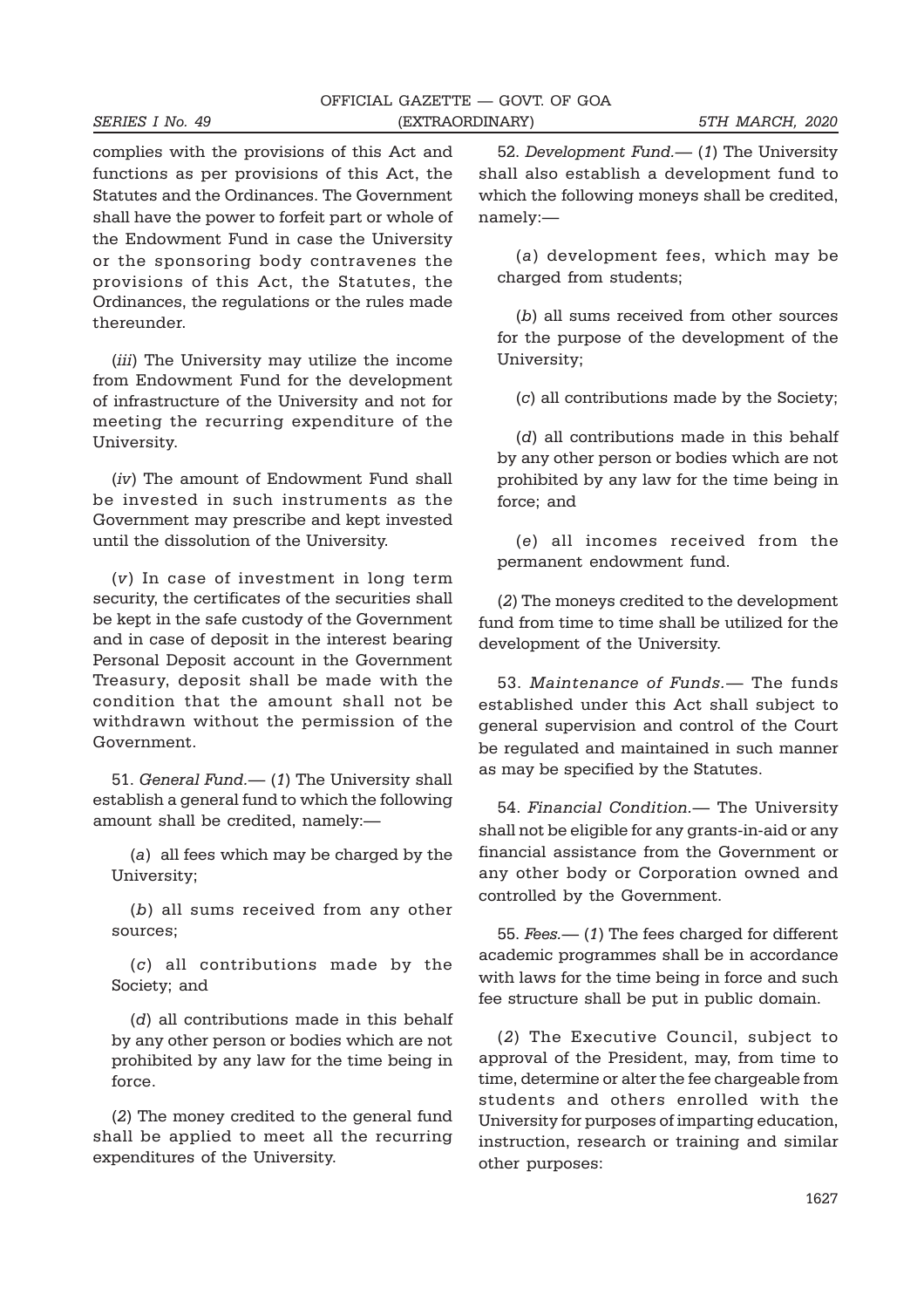Provided that no fees can be increased after the admission of a student in a course except the increase is proportionate to the increase percentage of dearness allowance of the employees of the University.

(3) The Executive Council shall communicate the prescribed fee structure to the Regularity Authority. The Regulatory Authority may suggest changes in the fee structure prescribed by the Executive Council.

(4) The Executive Council shall consider the changes suggested under sub-section (3) by the Regulatory Authority and communicate its views to the Regulatory Authority within a period of one month from the date of obtaining the suggestions of the Regulatory Authority under sub-section (3). On expiry of two months time the fee structure submitted by the executive council to the Regulatory Authority shall be deemed to be final.

56. Convocation.— The convocation of the University shall be held in every academic year in the manner as may be specified by the Statutes and Ordinances for conferring degrees, diplomas or for any other purpose.

57. Power of Government to call for information and records.— $(1)$  It shall be the duty of the Regulatory Authority or University or any authority/officer of the University to furnish such information or records relating to the administration or finance and other affairs of the University as the Government may call for.

(2) The Government, if it is of the view that there is violation of the provisions of this Act or the Statutes or Ordinances made thereunder, may issue such directions to the Regulatory Authority or the University as it may deem necessary.

58. Dissolution of University.— (1) Where the University proposes its dissolution, it shall give at least six months written notice to the Government.

(2) On receipt of notice referred to in subsection (1) the Government shall make such arrangements for administration of the University from the date of dissolution of the University and until the last batch of students in regular courses of studies of the University complete their courses or studies in such manner as may be specified in the Statutes.

59. Expenditure of the University during dissolution.— (1) The expenditure for administration of the University during the taking over the liabilities of the University shall be met out of the Permanent Endowment Fund, the general fund and the development fund.

(2) If the funds referred to in sub-section (1) are not sufficient to meet the expenditure of the University during the taking over the liabilities of the University such expenditure may be met by disposing off the properties or assets of the University by the Government.

60. Power of the Government to issue directions on policy matters. - (1) The Government through the Department of Higher Education may issue such directions from time to time to the University on policy matters not inconsistent with the provisions of this Act as it may deem necessary. Such directions shall be complied with by the University, failing which, the Government may take action against the University, in accordance with the Rules framed under this Act.

61. Status of Assets/ Liabilities on dissolution /de-recognition.— All assets and properties including permanent endowment fund, general fund or any other fund and also the liabilities of the University shall belong to the Society in case of dissolution of the University.

62. Special powers of the Regulatory Authority and the Government in certain circumstances.—  $(1)$  If, it appears to the Regulatory Authority that the University has contravened any of the provisions of this Act or Statutes or Ordinances made thereunder or has violated any of the directions issued by it under this Act or has ceased to carry out any of the undertakings given under sub-section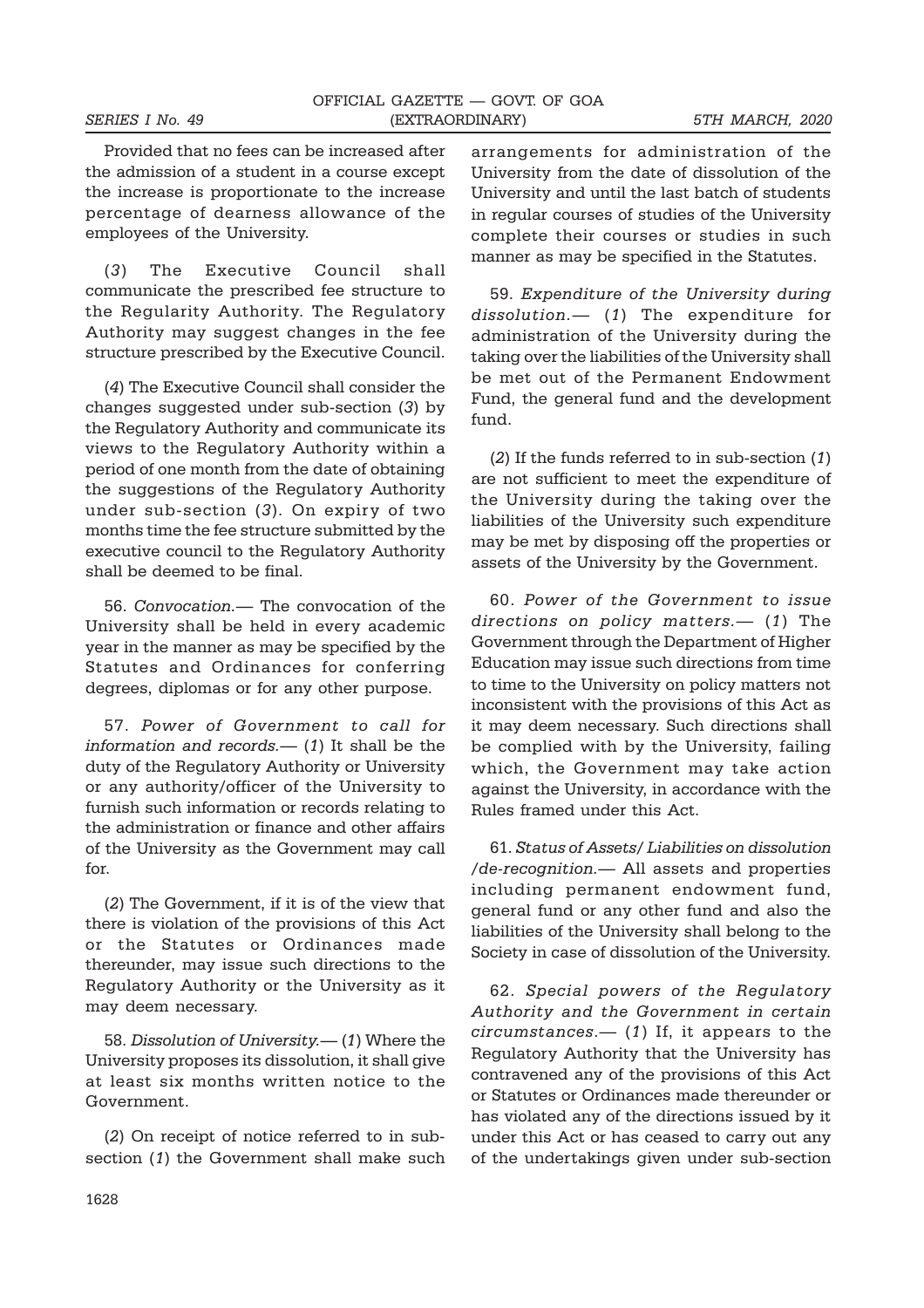(1) of section 6 or a situation of financial mismanagement or maladministration has arisen in the University, it shall issue notice requiring the University to show cause within forty-five days as to why an order of its dissolution should not be made.

(2) If the Regulatory Authority, on receipt of reply of the University on the notice issued under sub-section (1), is satisfied that there is a prima facie case of contravention of any of the provisions of this Act or the Statutes or Ordinances or Regulations made thereunder or of violation of directions issued by it under this Act or of ceasing to carry out any of the undertakings given or of financial mismanagement or maladministration, it shall make an order of such enquiry as it may consider necessary.

(3) The Regulatory Authority shall, for the purposes of any enquiry under sub-section (2), appoint an inquiry officer or enquiry committee to inquire into any of the allegations and to make report thereon.

(4) The inquiry officer or the enquiry committee appointed under sub-section (3) shall have the same powers as are vested in a Civil Court under the Civil Procedure Code, 1908 (Act of 1908) while trying a suit in respect of the following matters, namely:—

(a) summoning and enforcing the attendance of any person and examining him on oath;

(b) requiring the discovery and production of any such document or any other material as may be necessary in evidence;

(c) requisitioning any public record from any office; and

(d) any other matter which may be prescribed by the Government from time to time.

(5) The inquiry officer or enquiry committee inquiring under this Act shall be deemed to be a Civil Court for the purposes of section 195 and Chapter 26 of the Code of Criminal Procedure, 1973 (Act No. 2 of 1974).

(6) On receipt of the enquiry report from the enquiry officer or the enquiry Committee appointed under sub-section (3), if the Regulatory Authority is satisfied that the University has contravened all or any of the provisions of this Act or the Statutes or Ordinances or Regulations made thereunder or has violated any of the directions issued by it under this Act or has ceased to carry out the undertakings given by it or a situation of financial mismanagement and mal- -administration has arisen in the University which threatens the academic standard of the University, it shall make recommendations to the Government for liquidation of the University and shall appoint an Administrator.

(7) The Administrator appointed under sub- -section (6) shall have all the powers and be subjected to all the duties of the Executive Council and the Governing Body under this Act and shall administer the affairs of the University until the last batch of the students of the regular courses have completed their courses and they have been awarded degrees, diplomas or awards, as the case may be.

(8) After having been awarded the degrees, diplomas or awards, as the case may be, to the last batches of the students of the regular courses, the Administrator shall make a report to the effect to the Regulatory Authority and the Government.

(9) On receipt of the report under sub- -section (8), the Government shall, by a notification in the Official Gazette, issue an order dissolving the University and from the date of publication of such notification in the Official Gazette, the University shall stand dissolved and all the assets and liabilities of the University shall vest in the sponsoring body from such date.

63. Power to make rules.— (1) The Government may, by notification, make rules for carrying out the provisions of this Act.